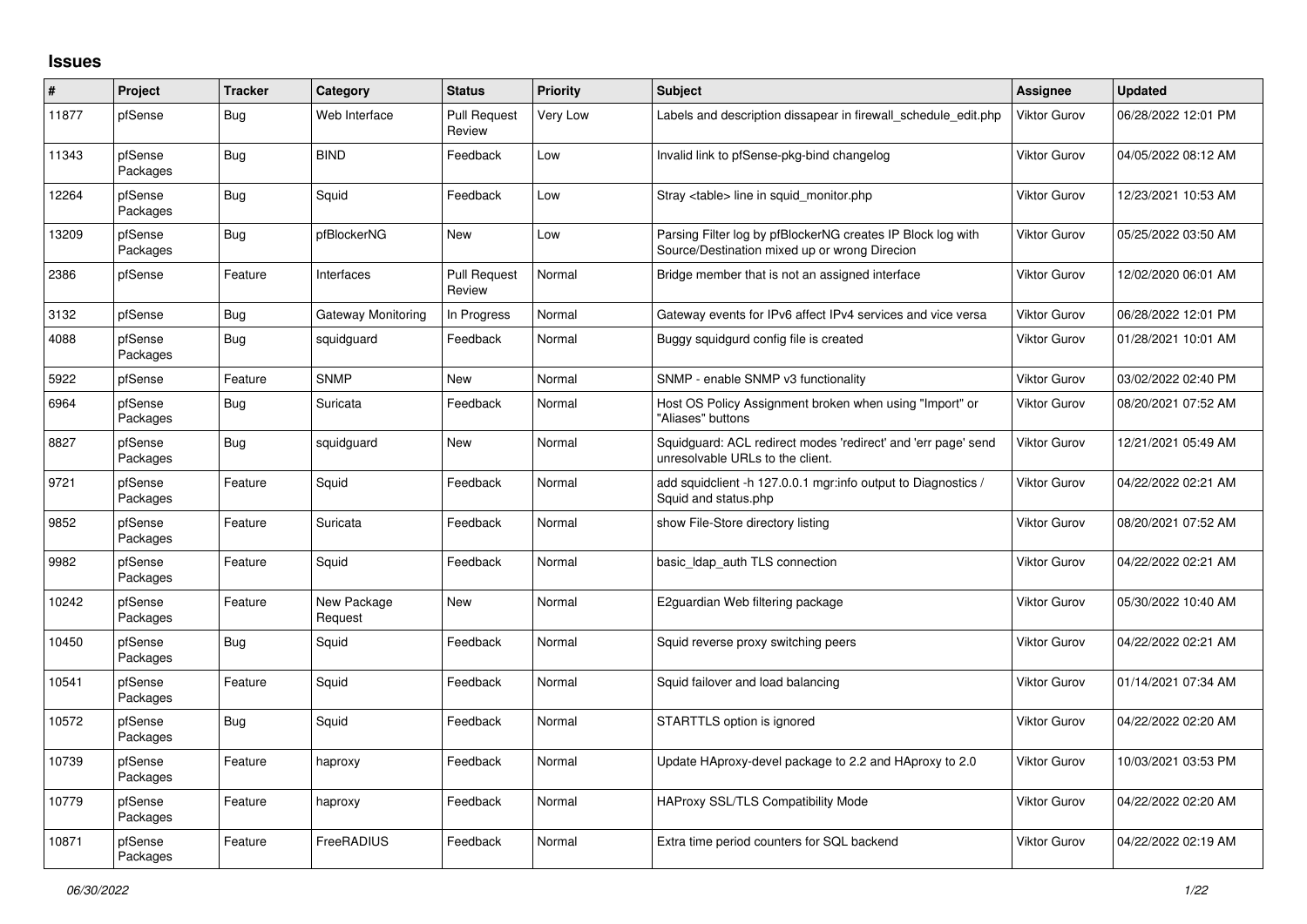| $\pmb{\#}$ | Project             | <b>Tracker</b> | Category      | <b>Status</b>                 | <b>Priority</b> | <b>Subject</b>                                                                                                                                 | <b>Assignee</b>     | <b>Updated</b>      |
|------------|---------------------|----------------|---------------|-------------------------------|-----------------|------------------------------------------------------------------------------------------------------------------------------------------------|---------------------|---------------------|
| 10872      | pfSense<br>Packages | Feature        | Suricata      | Feedback                      | Normal          | Add adjustable notification for Severity Alert                                                                                                 | Viktor Gurov        | 08/20/2021 07:52 AM |
| 10908      | pfSense<br>Packages | Feature        | FreeRADIUS    | Feedback                      | Normal          | FreeRADIUS server certificate not using full CA chain                                                                                          | Viktor Gurov        | 04/22/2022 02:19 AM |
| 11054      | pfSense<br>Packages | <b>Bug</b>     | FreeRADIUS    | Assigned                      | Normal          | Check Client Certificate CN not working as described                                                                                           | Viktor Gurov        | 12/14/2021 07:22 AM |
| 11091      | pfSense             | Bug            | Interfaces    | New                           | Normal          | Interfaces set as disabled in the configuration have an UP<br>status in the operating system at boot                                           | Viktor Gurov        | 06/28/2022 12:01 PM |
| 11098      | pfSense<br>Packages | <b>Bug</b>     | Backup        | Feedback                      | Normal          | Backup Files and Directories plugin crashes firewall if /root<br>specified as backup location                                                  | Viktor Gurov        | 12/23/2021 10:45 AM |
| 11155      | pfSense<br>Packages | Feature        | pfBlockerNG   | Feedback                      | Normal          | SafeSearch AAAA                                                                                                                                | Viktor Gurov        | 02/05/2021 04:54 AM |
| 11180      | pfSense<br>Packages | <b>Bug</b>     | Filer         | Feedback                      | Normal          | Filer run action for files on sync that wan't been modified                                                                                    | Viktor Gurov        | 01/08/2021 07:27 AM |
| 11210      | pfSense<br>Packages | Feature        | Suricata      | Feedback                      | Normal          | 3rd party rulesets                                                                                                                             | Viktor Gurov        | 11/24/2021 04:21 AM |
| 11248      | pfSense<br>Packages | Feature        | squidguard    | Feedback                      | Normal          | SafeSearch update                                                                                                                              | Viktor Gurov        | 01/28/2021 10:01 AM |
| 11274      | pfSense<br>Packages | <b>Bug</b>     | ntop          | Feedback                      | Normal          | ntopng https web server does not present full certificate chain                                                                                | <b>Viktor Gurov</b> | 01/28/2021 09:51 AM |
| 11295      | pfSense<br>Packages | Feature        | pfBlockerNG   | Feedback                      | Normal          | DNSBL IDN support                                                                                                                              | Viktor Gurov        | 09/10/2021 11:33 AM |
| 11296      | pfSense             | Bug            | Routing       | <b>New</b>                    | Normal          | Static route targets may still reachable via default route when<br>the gateway they should route through is down                               | Viktor Gurov        | 06/28/2022 12:01 PM |
| 11331      | pfSense<br>Packages | <b>Bug</b>     | FreeRADIUS    | Feedback                      | Normal          | FreeRADIUS latest package upgrade broke Plain Mac<br>Authentication                                                                            | Viktor Gurov        | 01/30/2021 10:08 AM |
| 11388      | pfSense<br>Packages | Bug            | FreeRADIUS    | Feedback                      | Normal          | Captive Portal authentication error with MySQL backend                                                                                         | Viktor Gurov        | 02/10/2021 08:54 AM |
| 11404      | pfSense<br>Packages | <b>Bug</b>     | <b>FRR</b>    | Feedback                      | Normal          | Incorrect prefix/access lists migration on update                                                                                              | Viktor Gurov        | 02/18/2021 09:49 AM |
| 11477      | pfSense<br>Packages | Bug            | <b>FRR</b>    | Feedback                      | Normal          | FRR does not recognize some BFD options                                                                                                        | Viktor Gurov        | 02/26/2021 10:52 PM |
| 11491      | pfSense<br>Packages | Bug            | haproxy       | Feedback                      | Normal          | haproxy-devel v0.62_2 - startup error 'httpchk'                                                                                                | Viktor Gurov        | 06/22/2021 08:46 AM |
| 11515      | pfSense<br>Packages | Bug            | node exporter | Feedback                      | Normal          | node exporter 0.18.1 1 - Unable to interact or start the service<br>from web ui                                                                | Viktor Gurov        | 07/14/2021 12:37 PM |
| 11570      | pfSense             | Regression     | Gateways      | <b>Pull Request</b><br>Review | Normal          | Gateway monitoring services is not always restarted on<br>interface events, which may prevent a WAN from recovering<br>back to an online state | Viktor Gurov        | 06/28/2022 12:01 PM |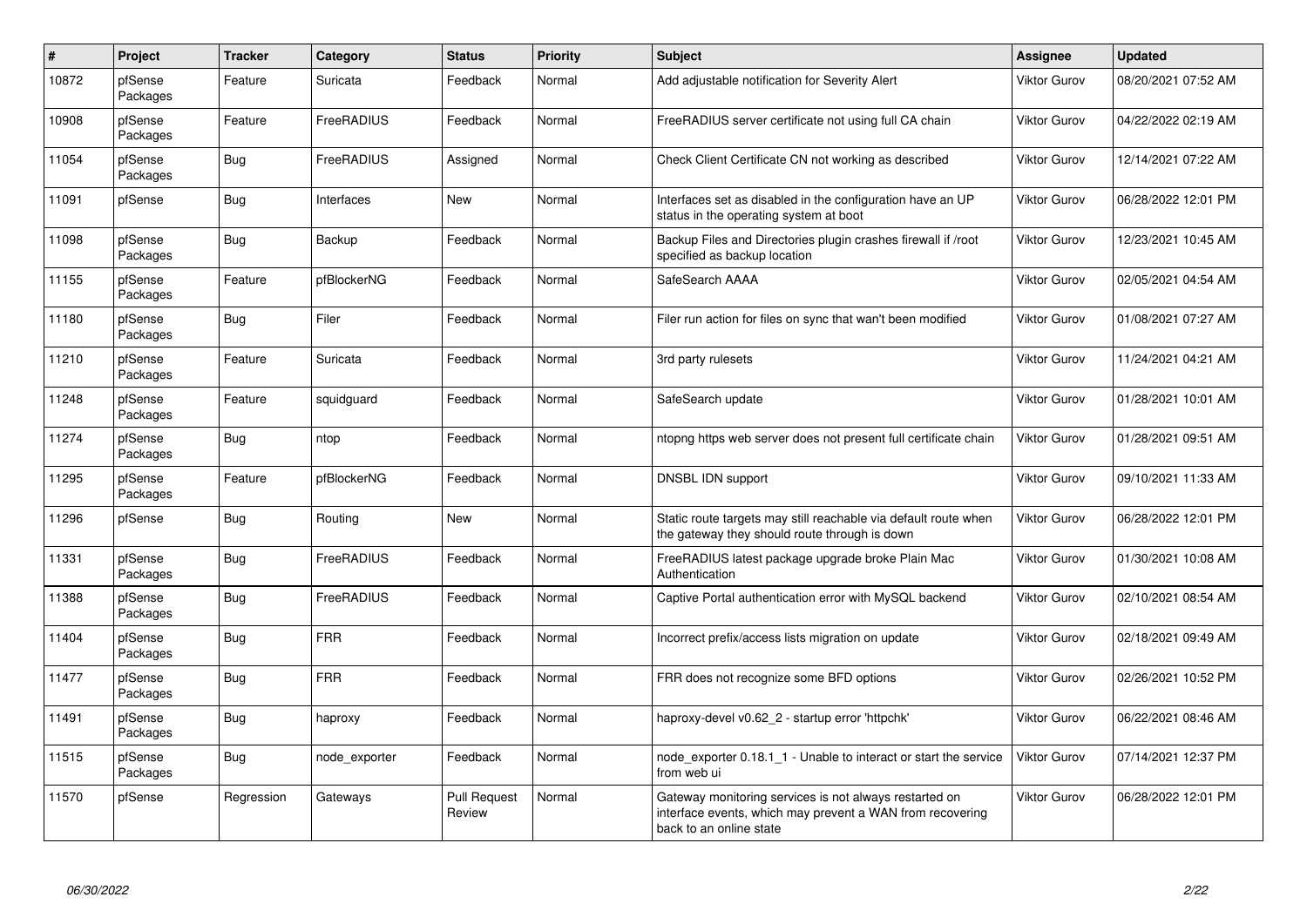| $\#$  | Project             | <b>Tracker</b> | Category       | <b>Status</b>                 | <b>Priority</b> | Subject                                                                    | <b>Assignee</b>     | <b>Updated</b>      |
|-------|---------------------|----------------|----------------|-------------------------------|-----------------|----------------------------------------------------------------------------|---------------------|---------------------|
| 11681 | pfSense<br>Packages | <b>Bug</b>     | <b>FRR</b>     | Feedback                      | Normal          | FRR generates invalid BFD configuration after removing<br>interfaces       | Viktor Gurov        | 07/14/2021 04:40 PM |
| 11693 | pfSense<br>Packages | <b>Bug</b>     | <b>FRR</b>     | Feedback                      | Normal          | IPv6 static routing fails                                                  | Viktor Gurov        | 04/26/2022 08:50 AM |
| 11738 | pfSense<br>Packages | Regression     | squidguard     | Feedback                      | Normal          | SquidGuard 1.16.18_17 Not Filtering Blacklist No-Transparent<br>Mode       | Viktor Gurov        | 12/21/2021 05:48 AM |
| 11746 | pfSense<br>Packages | <b>Bug</b>     | FreeRADIUS     | Feedback                      | Normal          | Second LDAP server configuration misses the ipaNThash<br>control attribute | Viktor Gurov        | 07/14/2021 01:44 PM |
| 11756 | pfSense<br>Packages | <b>Bug</b>     | haproxy        | Feedback                      | Normal          | HaProxy does not transfer backend states during reload                     | Viktor Gurov        | 07/14/2021 01:21 PM |
| 11836 | pfSense<br>Packages | <b>Bug</b>     | <b>FRR</b>     | Assigned                      | Normal          | FRR ACCEPTFILTER unstable                                                  | Viktor Gurov        | 02/14/2022 07:20 AM |
| 11847 | pfSense<br>Packages | <b>Bug</b>     | <b>FRR</b>     | Feedback                      | Normal          | Filters not applied to PEER Groups                                         | <b>Viktor Gurov</b> | 07/30/2021 07:45 PM |
| 11937 | pfSense<br>Packages | <b>Bug</b>     | haproxy        | Feedback                      | Normal          | HAproxy "Use Client-IP" option breaks Captive Portal                       | <b>Viktor Gurov</b> | 06/22/2021 08:48 AM |
| 11961 | pfSense<br>Packages | <b>Bug</b>     | <b>FRR</b>     | Feedback                      | Normal          | FRR OSPF add unwanted area 0 authentication to router ospf                 | Viktor Gurov        | 09/16/2021 10:25 PM |
| 12036 | pfSense<br>Packages | <b>Bug</b>     | Zabbix         | Feedback                      | Normal          | Certificate Manager page do not show Zabbix used certificates              | Viktor Gurov        | 07/15/2021 11:46 AM |
| 12101 | pfSense<br>Packages | <b>Bug</b>     | arpwatch       | Assigned                      | Normal          | ArpWatch Suppression Mac for "flip-flop" not suppressing                   | Viktor Gurov        | 10/09/2021 07:19 PM |
| 12167 | pfSense<br>Packages | <b>Bug</b>     | <b>FRR</b>     | Feedback                      | Normal          | BGP TCP setkey not set if neighbor is in peer group                        | Viktor Gurov        | 09/16/2021 09:38 AM |
| 12206 | pfSense<br>Packages | Bug            | NET-SNMP       | Feedback                      | Normal          | Certificate Manager page doesn't show Net-SNMP used<br>certificates        | Viktor Gurov        | 12/30/2021 09:40 AM |
| 12225 | pfSense             | <b>Bug</b>     | Authentication | <b>Pull Request</b><br>Review | Normal          | Group membership field is not needed for remote groups                     | Viktor Gurov        | 06/28/2022 12:01 PM |
| 12278 | pfSense<br>Packages | Regression     | Zabbix         | Feedback                      | Normal          | Invalid plugin_certificates() function name                                | Viktor Gurov        | 08/19/2021 05:52 AM |
| 12281 | pfSense<br>Packages | Feature        | Nut            | New                           | Normal          | Add support for Telegram/Pushover notifications                            | Viktor Gurov        | 01/24/2022 07:25 AM |
| 12285 | pfSense<br>Packages | Feature        | Suricata       | In Progress                   | Normal          | Add more EVE Logged Traffic protocols                                      | Viktor Gurov        | 08/20/2021 08:22 AM |
| 12292 | pfSense<br>Packages | Feature        | Suricata       | Feedback                      | Normal          | GeoIP look on the Alerts, Blocked and Files pages                          | <b>Viktor Gurov</b> | 08/23/2021 08:16 AM |
| 12322 | pfSense<br>Packages | <b>Bug</b>     | Suricata       | Feedback                      | Normal          | Suricata creates invalid HOME NET entries                                  | Viktor Gurov        | 09/10/2021 11:42 AM |
| 12351 | pfSense<br>Packages | Todo           | pfBlockerNG    | Feedback                      | Normal          | Remove non-functional feeds                                                | Viktor Gurov        | 02/04/2022 02:29 PM |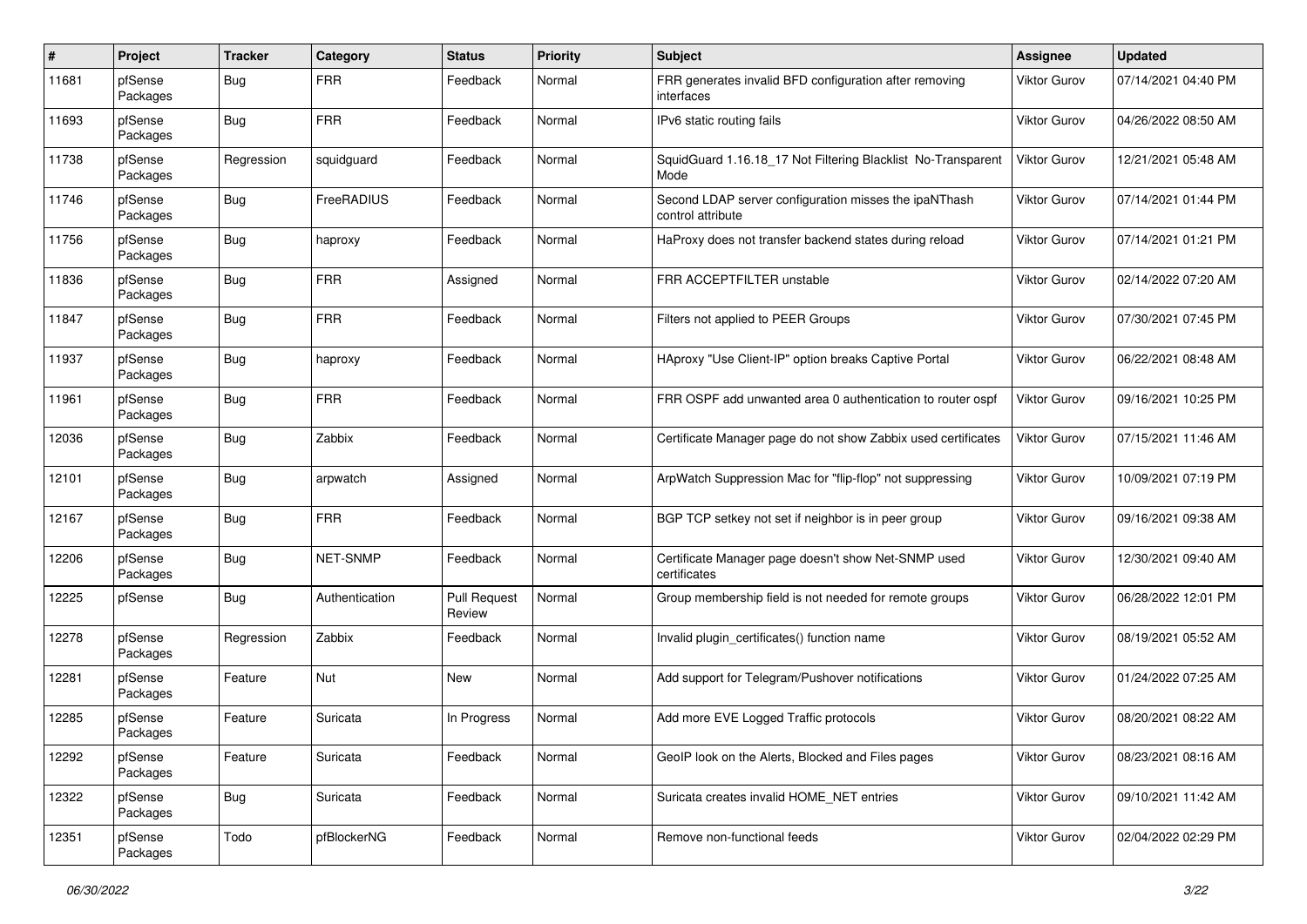| #     | Project             | <b>Tracker</b> | Category                    | <b>Status</b>                 | <b>Priority</b> | <b>Subject</b>                                                                                           | Assignee            | <b>Updated</b>      |
|-------|---------------------|----------------|-----------------------------|-------------------------------|-----------------|----------------------------------------------------------------------------------------------------------|---------------------|---------------------|
| 12385 | pfSense             | <b>Bug</b>     | <b>Virtual IP Addresses</b> | <b>Pull Request</b><br>Review | Normal          | deleteVIP() does not check 1:1 NAT and Outbound NAT rules                                                | <b>Viktor Gurov</b> | 06/28/2022 12:01 PM |
| 12431 | pfSense             | Todo           | Web Interface               | <b>Pull Request</b><br>Review | Normal          | GUI pages should use "POST" for AJAX calls, not "GET"                                                    | Viktor Gurov        | 06/28/2022 12:01 PM |
| 12506 | pfSense<br>Packages | <b>Bug</b>     | Suricata                    | Feedback                      | Normal          | Only selected instance is restarted on suppress list change                                              | Viktor Gurov        | 12/01/2021 04:43 AM |
| 12623 | pfSense<br>Packages | <b>Bug</b>     | <b>ACME</b>                 | New                           | Normal          | acme.sh package   DNS-ISPConfig settings                                                                 | Viktor Gurov        | 03/10/2022 03:42 PM |
| 12645 | pfSense             | <b>Bug</b>     | <b>IPsec</b>                | <b>New</b>                    | Normal          | filterdns" does not monitor remote IPsec gateways for IPv6<br>address changes                            | Viktor Gurov        | 06/28/2022 12:01 PM |
| 12653 | pfSense<br>Packages | Regression     | <b>FRR</b>                  | Feedback                      | Normal          | RIP related startup error                                                                                | Viktor Gurov        | 12/30/2021 08:37 AM |
| 12670 | pfSense<br>Packages | <b>Bug</b>     | <b>ACME</b>                 | <b>New</b>                    | Normal          | ACME package writes credentials to system log                                                            | Viktor Gurov        | 03/07/2022 10:58 AM |
| 12673 | pfSense             | Bug            | Dashboard                   | <b>Pull Request</b><br>Review | Normal          | Firewall Logs Widget fails to update at intervals below 5<br>seconds.                                    | Viktor Gurov        | 06/28/2022 12:01 PM |
| 12683 | pfSense<br>Packages | Bug            | Snort                       | Feedback                      | Normal          | snort get vpns list() does not include OpenVPN CSO                                                       | Viktor Gurov        | 02/15/2022 10:47 AM |
| 12706 | pfSense<br>Packages | <b>Bug</b>     | pfBlockerNG                 | Feedback                      | Normal          | pfBlockerNG and unbound does not work after switching /var to<br>RAM disk                                | <b>Viktor Gurov</b> | 03/24/2022 10:47 AM |
| 12720 | pfSense             | <b>Bug</b>     | Rules / NAT                 | <b>Pull Request</b><br>Review | Normal          | Hide the "tag" field on non-floating tabs                                                                | Viktor Gurov        | 01/24/2022 03:11 PM |
| 12762 | pfSense             | Bug            | <b>IPsec</b>                | New                           | Normal          | IPsec keep alive check ignores Child SA Start Action                                                     | Viktor Gurov        | 02/07/2022 11:21 AM |
| 12865 | pfSense<br>Packages | Todo           | <b>RRD Summary</b>          | Feedback                      | Normal          | <b>RRD Summary improvements</b>                                                                          | Viktor Gurov        | 03/04/2022 12:20 PM |
| 12869 | pfSense<br>Packages | <b>Bug</b>     | <b>BIND</b>                 | Feedback                      | Normal          | Bind DNS Package AAAA filtering Broken on new ZFS Installs                                               | Viktor Gurov        | 03/09/2022 12:38 PM |
| 12909 | pfSense<br>Packages | Feature        | Suricata                    | <b>New</b>                    | Normal          | Convert Suricata GeoIP Lookup feature on ALERTS tab to use<br>local GeoIP2 database                      | Viktor Gurov        | 03/07/2022 08:28 AM |
| 12916 | pfSense<br>Packages | <b>Bug</b>     | pfBlockerNG                 | <b>New</b>                    | Normal          | pfBlockerNG-devel cron job does not trigger xmlrpc sync                                                  | Viktor Gurov        | 04/11/2022 12:55 PM |
| 12920 | pfSense             | <b>Bug</b>     | Gateway Monitoring          | <b>Pull Request</b><br>Review | Normal          | Gateway behavior differs when the gateway does not exist in<br>config.xml                                | <b>Viktor Gurov</b> | 06/28/2022 12:01 PM |
| 12965 | pfSense<br>Packages | Bug            | <b>FRR</b>                  | <b>Pull Request</b><br>Review | Normal          | FRR BFD peer configuration is handled incorrectly in some<br>cases                                       | Viktor Gurov        | 03/22/2022 08:04 AM |
| 13002 | pfSense<br>Packages | Regression     | <b>BIND</b>                 | Feedback                      | Normal          | BIND 9.16 13 could not find existing DNSSEC keys at<br>/cf/named/etc/namedb/keys due to directory change | Viktor Gurov        | 03/31/2022 12:14 PM |
| 13034 | pfSense<br>Packages | <b>Bug</b>     | Zabbix                      | Feedback                      | Normal          | Zabbix6 Agent and Proxy fail to set the PSK from the web GUI<br>in its conf files                        | <b>Viktor Gurov</b> | 04/06/2022 11:59 AM |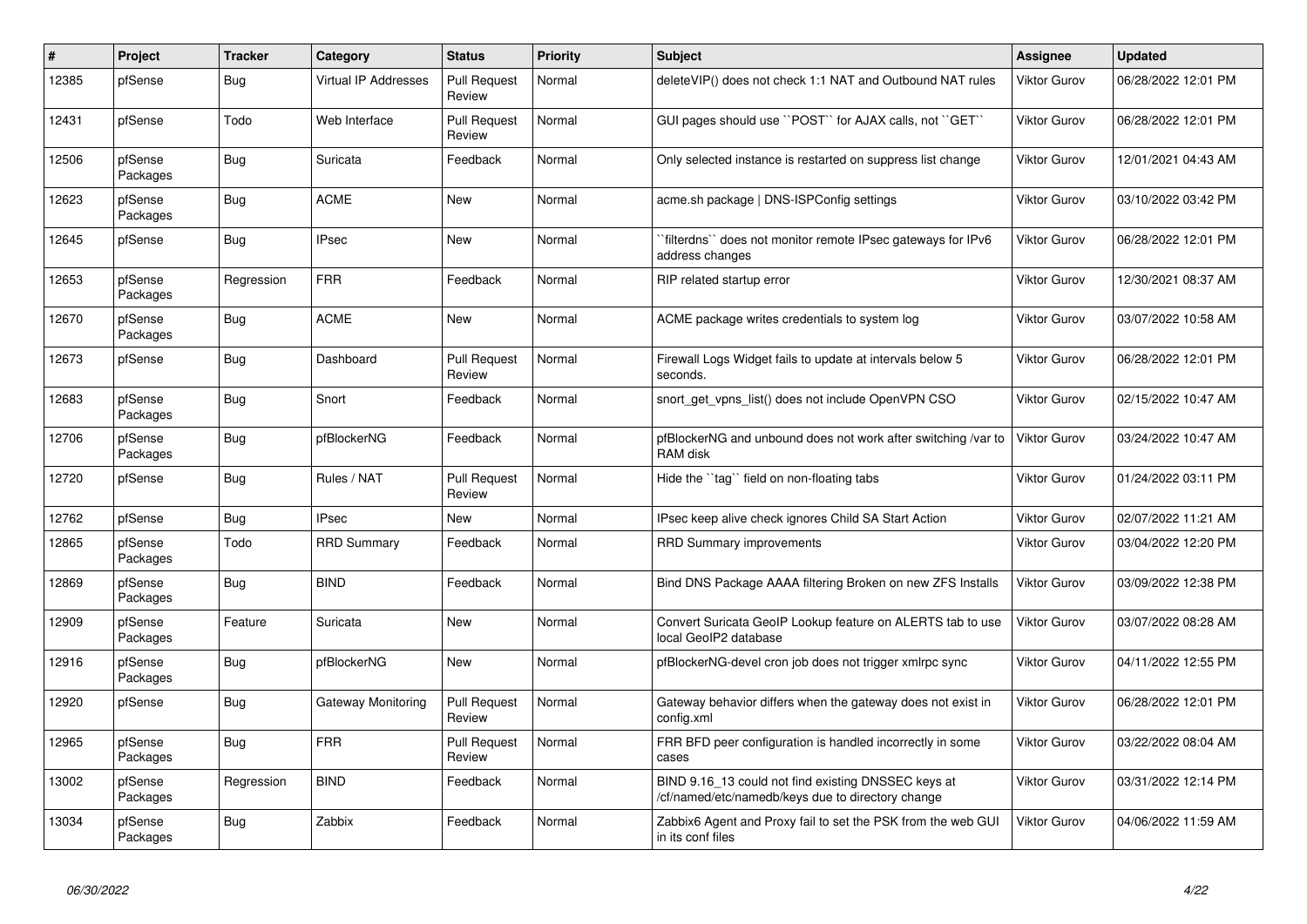| $\#$  | Project             | Tracker    | Category              | <b>Status</b>                 | <b>Priority</b> | <b>Subject</b>                                                                                     | <b>Assignee</b>                | <b>Updated</b>      |
|-------|---------------------|------------|-----------------------|-------------------------------|-----------------|----------------------------------------------------------------------------------------------------|--------------------------------|---------------------|
| 13102 | pfSense             | <b>Bug</b> | IPsec                 | New                           | Normal          | Deleting an IPSec tunnel doesn't destroy the SA (SADs/SPDs),<br>causes crash in status_ipsec.php   | Viktor Gurov                   | 06/28/2022 12:01 PM |
| 13135 | pfSense<br>Packages | Feature    | pfBlockerNG           | New                           | Normal          | Add dibdot DoH-IP-blocklists feeds                                                                 | <b>Viktor Gurov</b>            | 05/08/2022 01:50 AM |
| 13217 | pfSense             | <b>Bug</b> | DHCP (IPv4)           | New                           | Normal          | dhclient using default pid file location which does not exist                                      | <b>Viktor Gurov</b>            | 05/26/2022 08:09 AM |
| 13218 | pfSense             | <b>Bug</b> | Interfaces            | <b>Pull Request</b><br>Review | Normal          | GIF-based interface MTU is assigned to parent interface on<br>boot when parent interface is a LAGG | Viktor Gurov                   | 06/28/2022 12:01 PM |
| 13225 | pfSense             | <b>Bug</b> | Interfaces            | New                           | Normal          | Bridges with QinQ interfaces not properly set up at boot                                           | <b>Viktor Gurov</b>            | 06/28/2022 12:01 PM |
| 11135 | pfSense<br>Packages | <b>Bug</b> | haproxy               | Feedback                      | High            | HAproxy OCSP reponse crontab bug                                                                   | Viktor Gurov                   | 09/10/2021 11:51 AM |
| 12354 | pfSense<br>Packages | Todo       | haproxy               | Feedback                      | High            | Update haproxy-devel to mitigate CVE-2021-40346                                                    | Viktor Gurov                   | 05/12/2022 08:50 AM |
| 8794  | pfSense             | Feature    | <b>NTPD</b>           | <b>New</b>                    | Normal          | NTP authentiction                                                                                  | Tod L                          | 08/05/2021 01:20 AM |
| 13298 | pfSense             | Bug        | Dynamic DNS           | <b>Pull Request</b><br>Review | Normal          | Dynv6 does not check response code when updating                                                   | <b>Tiago Beling</b><br>d'Avila | 06/28/2022 12:01 PM |
| 13114 | pfSense<br>Packages | <b>Bug</b> | <b>BIND</b>           | Feedback                      | Normal          | BIND calls rndc in rc_stop when named is not running                                               | <b>Stuart Wyatt</b>            | 05/04/2022 12:41 PM |
| 11352 | pfSense             | <b>Bug</b> | FreeBSD               | New                           | Low             | CTF types > 2^15 in the pfSense kernel config results in<br>DTrace failing                         | Scott Long                     | 03/17/2021 02:52 AM |
| 8179  | pfSense             | <b>Bug</b> | DHCP (IPv4)           | Feedback                      | Normal          | Incorrect reverse DNS zone in DHCP server config for<br>non-octet-aligned subnet mask              | Renato Botelho                 | 02/09/2022 11:17 PM |
| 9296  | pfSense             | <b>Bug</b> | Aliases / Tables      | Confirmed                     | Low             | Alias content is sometimes incomplete when mixing FQDN and<br>IP address                           | Reid Linnemann                 | 06/18/2022 03:12 PM |
| 1831  | pfSense             | Feature    | <b>Captive Portal</b> | <b>New</b>                    | Normal          | Captive portal IPv6 support                                                                        | Reid Linnemann                 | 06/28/2022 12:01 PM |
| 11545 | pfSense             | Regression | Interfaces            | Feedback                      | Normal          | Primary interface address is not always used when VIPs are<br>present                              | Reid Linnemann                 | 06/28/2022 12:01 PM |
| 13215 | pfSense             | <b>Bug</b> | Captive Portal        | Assigned                      | Normal          | Allowed MAC/IP/Hostname traffic counts for authorized users                                        | Reid Linnemann                 | 05/31/2022 05:31 PM |
| 13226 | pfSense             | <b>Bug</b> | Captive Portal        | Confirmed                     | Normal          | Captive Portal doesn't disconnect established OpenVPN link                                         | Reid Linnemann                 | 05/30/2022 10:38 AM |
| 13282 | pfSense Plus        | <b>Bug</b> | Aliases / Tables      | New                           | Normal          | FQDN Aliases Break if an Invalid Domain is Present in the<br>Chain                                 | Reid Linnemann                 | 06/18/2022 03:12 PM |
| 13317 | pfSense             | <b>Bug</b> | PHP Interpreter       | Feedback                      | Normal          | `array_filter`` PHP Errors in ``interfaces.inc``                                                   | Reid Linnemann                 | 06/30/2022 11:46 AM |
| 4451  | pfSense             | <b>Bug</b> | DHCP (IPv4)           | New                           | Low             | Status DHCP Leases shows double entries for static entries<br>without IP address                   | <b>Phillip Davis</b>           | 05/21/2022 04:55 PM |
| 7216  | pfSense             | Feature    | Web Interface         | New                           | Normal          | Allow user to choose date display format                                                           | Phillip Davis                  | 02/02/2018 04:20 PM |
| 11498 | pfSense             | Feature    | WireGuard             | New                           | Normal          | WireGuard does not pass multicast traffic to peer                                                  | Peter Grehan                   | 03/19/2021 10:59 AM |
| 12462 | pfSense<br>Packages | Feature    | Telegraf              | <b>Pull Request</b><br>Review | Normal-package  | Telegraf: Add "devfs" to ignore_fs                                                                 | Offstage Roller                | 10/18/2021 09:03 AM |
| 9970  | pfSense             | Feature    | <b>Captive Portal</b> | New                           | Low             | Captive Portal and SAML2 Integration                                                               | Mauro Braggio                  | 10/12/2020 07:39 AM |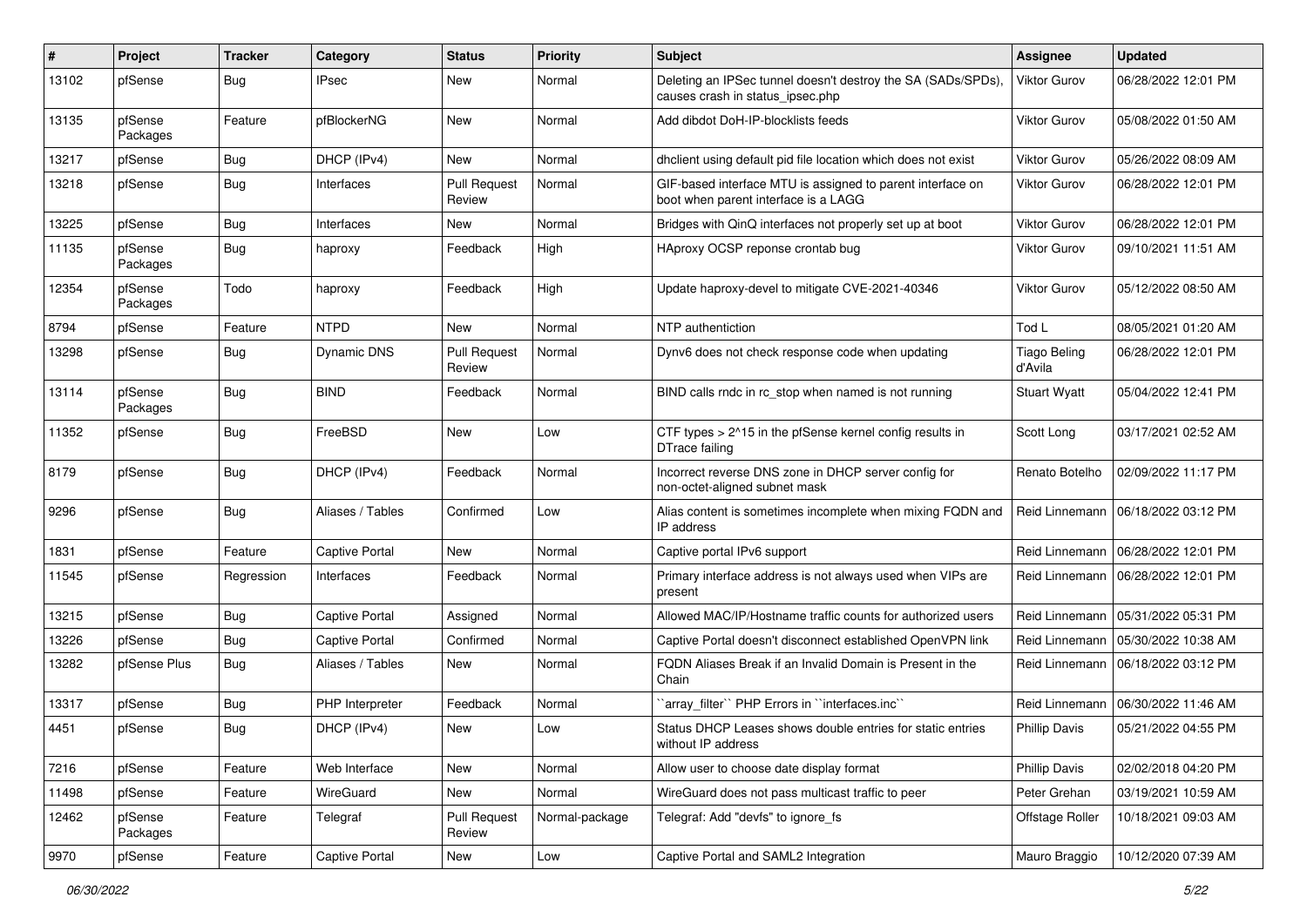| #     | Project             | Tracker            | Category                            | <b>Status</b>                 | <b>Priority</b> | Subject                                                                                                     | <b>Assignee</b>              | <b>Updated</b>      |
|-------|---------------------|--------------------|-------------------------------------|-------------------------------|-----------------|-------------------------------------------------------------------------------------------------------------|------------------------------|---------------------|
| 2693  | pfSense             | Feature            | Console Menu                        | New                           | Normal          | Allow mapping mapping non-physical interfaces via console                                                   | Mathieu Simon                | 11/27/2012 03:00 PM |
| 12079 | pfSense             | Bug                | <b>IGMP Proxy</b>                   | New                           | Normal          | IGMPProxy: kernel panic, Sleeping thread owns a<br>non-sleepable lock                                       | Mateusz Guzik                | 06/28/2022 12:01 PM |
| 12144 | pfSense             | Bug                | <b>Operating System</b>             | In Progress                   | Normal          | Bug in "df -t" filtering if two filesystems use the same<br>mountpoint                                      | Mateusz Guzik                | 09/10/2021 10:07 AM |
| 12547 | pfSense             | <b>Bug</b>         | <b>Operating System</b>             | Feedback                      | Normal          | unsheduled system reboot/crash                                                                              | Mateusz Guzik                | 12/01/2021 01:20 PM |
| 12849 | pfSense             | Bug                | <b>Operating System</b>             | New                           | Normal          | pfsync kernel crash on reboot                                                                               | Mateusz Guzik                | 02/22/2022 02:02 PM |
| 13014 | pfSense             | Bug                | <b>IPsec</b>                        | <b>New</b>                    | Normal          | Charon.vici can get in a bad state                                                                          | Mateusz Guzik                | 06/28/2022 12:01 PM |
| 13316 | pfSense             | Regression         | <b>Operating System</b>             | Feedback                      | Normal          | 'vmstat -m'' value for ''temp'' is accounted for incorrectly,<br>resulting in underflows                    | Mateusz Guzik                | 06/29/2022 10:01 AM |
| 9349  | pfSense             | <b>Bug</b>         | <b>IPsec</b>                        | Confirmed                     | Normal          | IPSec service start/stop/restart fails after settings change                                                | <b>Markus</b><br>Stockhausen | 10/30/2020 01:33 PM |
| 7996  | pfSense             | Bug                | Web Interface                       | <b>Pull Request</b><br>Review | Very Low        | Unnecessary link tag in login page                                                                          | Marcos<br>Mendoza            | 06/28/2022 12:01 PM |
| 13094 | pfSense             | Feature            | Packet Capture                      | <b>Pull Request</b><br>Review | Normal          | Allow packet capture filtering in tagged packets                                                            | Marcos<br>Mendoza            | 04/24/2022 06:06 PM |
| 13243 | pfSense             | Bug                | OpenVPN                             | <b>Pull Request</b><br>Review | Normal          | OpenVPN status for multi-user VPN shows info icon to display<br>RADIUS rules when there are none to display | Marcos<br>Mendoza            | 06/28/2022 12:01 PM |
| 13270 | pfSense Docs        | <b>New Content</b> | OpenVPN                             | <b>Pull Request</b><br>Review | Normal          | OpenVPN client gateway is incorrect when the server does not<br>push routes                                 | Marcos<br>Mendoza            | 06/26/2022 12:54 PM |
| 12494 | pfSense             | Feature            | Dynamic DNS                         | <b>Pull Request</b><br>Review | Normal          | DynDNS: make simultaneous update of IP and LegacyIP<br>possible                                             | Lukas Wiest                  | 11/01/2021 08:52 AM |
| 12495 | pfSense             | Feature            | Dynamic DNS                         | <b>Pull Request</b><br>Review | Normal          | DynDNS: add deSEC IPv4&v6 simultaneos update                                                                | Lukas Wiest                  | 11/01/2021 08:53 AM |
| 4298  | pfSense             | Bug                | <b>SNMP</b>                         | Assigned                      | Very Low        | Excessive errors from snmpd                                                                                 | Luiz Souza                   | 09/13/2020 08:21 AM |
| 6023  | pfSense<br>Packages | Bug                | Suricata                            | New                           | Low             | Traffic Shaper (pfsense 2.3) Suricata V3.0 Inline Mode<br>Operation                                         | Luiz Souza                   | 04/15/2016 05:59 AM |
| 8192  | pfSense             | Bug                | Gateway Monitoring                  | New                           | Low             | dpinger - Change in ISP link-local IPv6 address drops<br>connectivity                                       | Luiz Souza                   | 11/05/2020 07:31 AM |
| 1819  | pfSense             | <b>Bug</b>         | <b>DNS Resolver</b>                 | <b>New</b>                    | Normal          | DNS Resolver Not Registering DHCP Server Specified Domain<br>Name                                           | Luiz Souza                   | 04/28/2022 01:53 PM |
| 3824  | pfSense             | Bug                | <b>Traffic Shaper</b><br>(Limiters) | Confirmed                     | Normal          | Limiters on bridge break traffic outside locally-configured IP<br>subnets                                   | Luiz Souza                   | 11/03/2016 07:16 PM |
| 4405  | pfSense             | Feature            | <b>Traffic Shaper</b><br>(ALTQ)     | In Progress                   | Normal          | Traffic shaping doesn't work when applied to a bridge interface                                             | Luiz Souza                   | 02/09/2021 12:05 PM |
| 4406  | pfSense             | <b>Bug</b>         | <b>Operating System</b>             | Confirmed                     | Normal          | ALTQ problems with wireless cloned interfaces                                                               | Luiz Souza                   | 11/19/2015 12:06 AM |
| 4479  | pfSense             | <b>Bug</b>         | <b>Operating System</b>             | New                           | Normal          | Firewall rules won't match GRE interface after applying IPSEC<br>transport encryption on GRE tunnel         | Luiz Souza                   | 08/20/2021 08:46 AM |
| 4796  | pfSense             | Feature            | Routing                             | New                           | Normal          | Support Multiple FIBs in pfSense                                                                            | Luiz Souza                   | 09/22/2017 12:12 AM |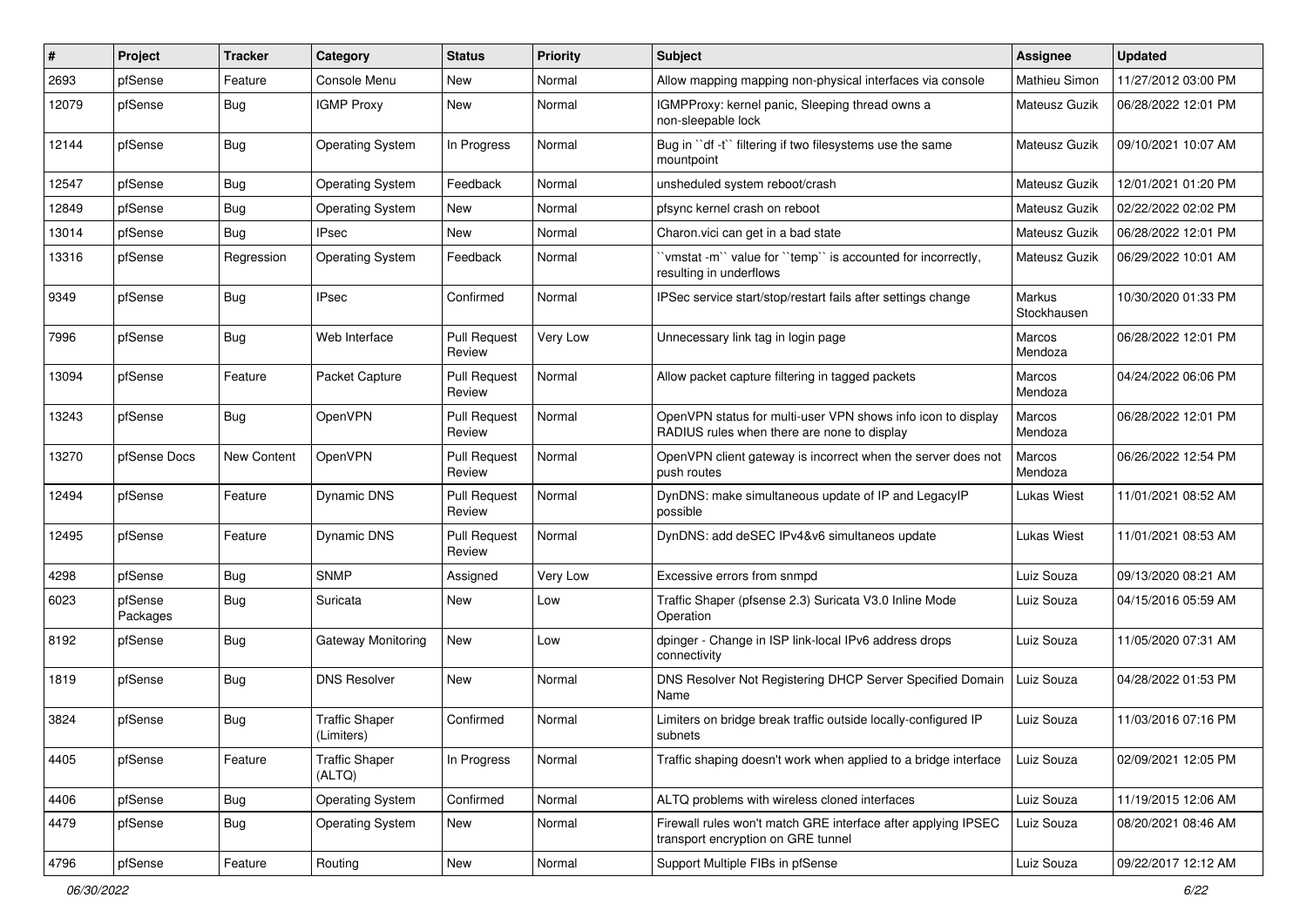| #     | Project             | <b>Tracker</b> | Category                            | <b>Status</b>                 | <b>Priority</b> | <b>Subject</b>                                                                                        | Assignee        | <b>Updated</b>      |
|-------|---------------------|----------------|-------------------------------------|-------------------------------|-----------------|-------------------------------------------------------------------------------------------------------|-----------------|---------------------|
| 6220  | pfSense             | Bug            | <b>Operating System</b>             | Confirmed                     | Normal          | state mismatch with host-initiated traffic matching binat to IP<br>not locally assigned               | Luiz Souza      | 06/08/2016 09:23 AM |
| 6295  | pfSense             | Bug            | <b>Traffic Shaper</b><br>(Limiters) | New                           | Normal          | Crash upon applying CODELQ to untagged parent interface<br>when also applied to daughter VLAN         | Luiz Souza      | 08/20/2019 02:44 PM |
| 6333  | pfSense             | <b>Bug</b>     | Gateway Monitoring                  | Confirmed                     | Normal          | Bootup starts/restarts dpinger multiple times                                                         | Luiz Souza      | 11/16/2020 01:11 PM |
| 7212  | pfSense             | Feature        | Hardware / Drivers                  | New                           | Normal          | Provide Driver for SG-1000 Crypto Accelerator                                                         | Luiz Souza      | 08/20/2019 08:46 AM |
| 7235  | pfSense             | Bug            | <b>IPsec</b>                        | <b>New</b>                    | Normal          | 4860 has not got significant IPsec performance rising with<br>enabled HW acceleration                 | Luiz Souza      | 12/18/2021 04:32 PM |
| 7389  | pfSense             | Bug            | <b>Traffic Shaper</b><br>(Limiters) | In Progress                   | Normal          | Limiter does not work with transparent proxy                                                          | Luiz Souza      | 02/01/2021 03:31 PM |
| 8013  | pfSense             | Bug            | <b>IPsec</b>                        | New                           | Normal          | IPsec MSS clamping value shared for IPv4 and IPv6                                                     | Luiz Souza      | 10/28/2021 01:37 PM |
| 8100  | pfSense             | Bug            | CARP                                | New                           | Normal          | pfsync Initially Deletes States on Primary for Connections<br>Established through Secondary           | Luiz Souza      | 02/08/2022 12:59 PM |
| 8324  | pfSense             | <b>Bug</b>     | Hardware / Drivers                  | New                           | Normal          | bxe cards require promisc for OSPF                                                                    | Luiz Souza      | 05/25/2020 03:19 PM |
| 8611  | pfSense             | <b>Bug</b>     | Interfaces                          | In Progress                   | Normal          | unable to receive IPv6 RA's on SG-1000, default route lost                                            | Luiz Souza      | 02/01/2021 03:31 PM |
| 8815  | pfSense             | <b>Bug</b>     | Interfaces                          | New                           | Normal          | IP addresses are removed from interfaces when link is lost and<br>either IPv4 or IPv6 is dynamic      | Luiz Souza      | 07/21/2021 07:49 AM |
| 10708 | pfSense             | <b>Bug</b>     | Upgrade                             | <b>New</b>                    | Normal          | ZFS bootpool boot symlink issue                                                                       | Luiz Souza      | 03/08/2021 07:03 AM |
| 10875 | pfSense             | <b>Bug</b>     | Gateways                            | <b>New</b>                    | Normal          | PPP periodic reset does not fully restore gateway group<br>round-robin functionality                  | Luiz Souza      | 11/05/2020 07:44 AM |
| 10904 | pfSense             | Feature        | <b>DHCP Relay</b>                   | <b>Pull Request</b><br>Review | Normal          | Support vti interfaces in dhcrelay                                                                    | Luiz Souza      | 10/12/2020 07:35 AM |
| 11626 | pfSense Plus        | <b>Bug</b>     | Authentication                      | New                           | Normal          | Google LDAP connection failed due to lack of SNI for TLS 1.3                                          | Luiz Souza      | 06/27/2022 07:23 AM |
| 8964  | pfSense             | Bug            | <b>IPsec</b>                        | New                           | High            | IPsec async cryptography advanced setting - TCP traffic not<br>passing through                        | Luiz Souza      | 12/08/2020 12:09 PM |
| 9123  | pfSense             | <b>Bug</b>     | Interfaces                          | Feedback                      | Very High       | Adding/configuring vlan on ixl-devices causes aq_add_macvlan<br>err -53, aq_error 14                  | Luiz Souza      | 05/16/2022 07:57 AM |
| 13323 | pfSense             | Bug            | <b>Captive Portal</b>               | <b>New</b>                    | Normal          | Captive Portal breaks policy based routing for mac address<br>bypassed clients after upgrade to 22.05 | Kristof Provost | 06/30/2022 09:46 AM |
| 13303 | pfSense             | <b>Bug</b>     | Dynamic DNS                         | <b>Pull Request</b><br>Review | Normal          | DynDNS - DNSExit no longer working                                                                    | Koen Zomers     | 06/28/2022 12:01 PM |
| 11797 | pfSense<br>Packages | <b>Bug</b>     | <b>Status Traffic Totals</b>        | New                           | Normal          | Traffic Totals lost upon reboot when using a ramdisk for /var<br>and /tmp                             | John Cornwell   | 04/10/2021 06:27 PM |
| 3377  | pfSense             | Feature        | <b>Captive Portal</b>               | New                           | Normal          | OAuth2 authentication in captive portal                                                               | Jim Thompson    | 10/19/2020 09:13 AM |
| 4632  | pfSense             | Feature        | <b>Operating System</b>             | <b>New</b>                    | Normal          | Support for Multipath TCP (MPTCP)                                                                     | Jim Thompson    | 03/01/2022 05:39 AM |
| 5616  | pfSense             | Feature        | Wireless                            | <b>New</b>                    | Normal          | <b>Incorrect Wireless Channel</b>                                                                     | Jim Thompson    | 10/09/2016 03:33 PM |
| 6742  | pfSense             | Feature        | Authentication                      | New                           | Normal          | OAuth2 authentication for OpenVPN (and for FreeRadius)                                                | Jim Thompson    | 10/19/2020 09:19 AM |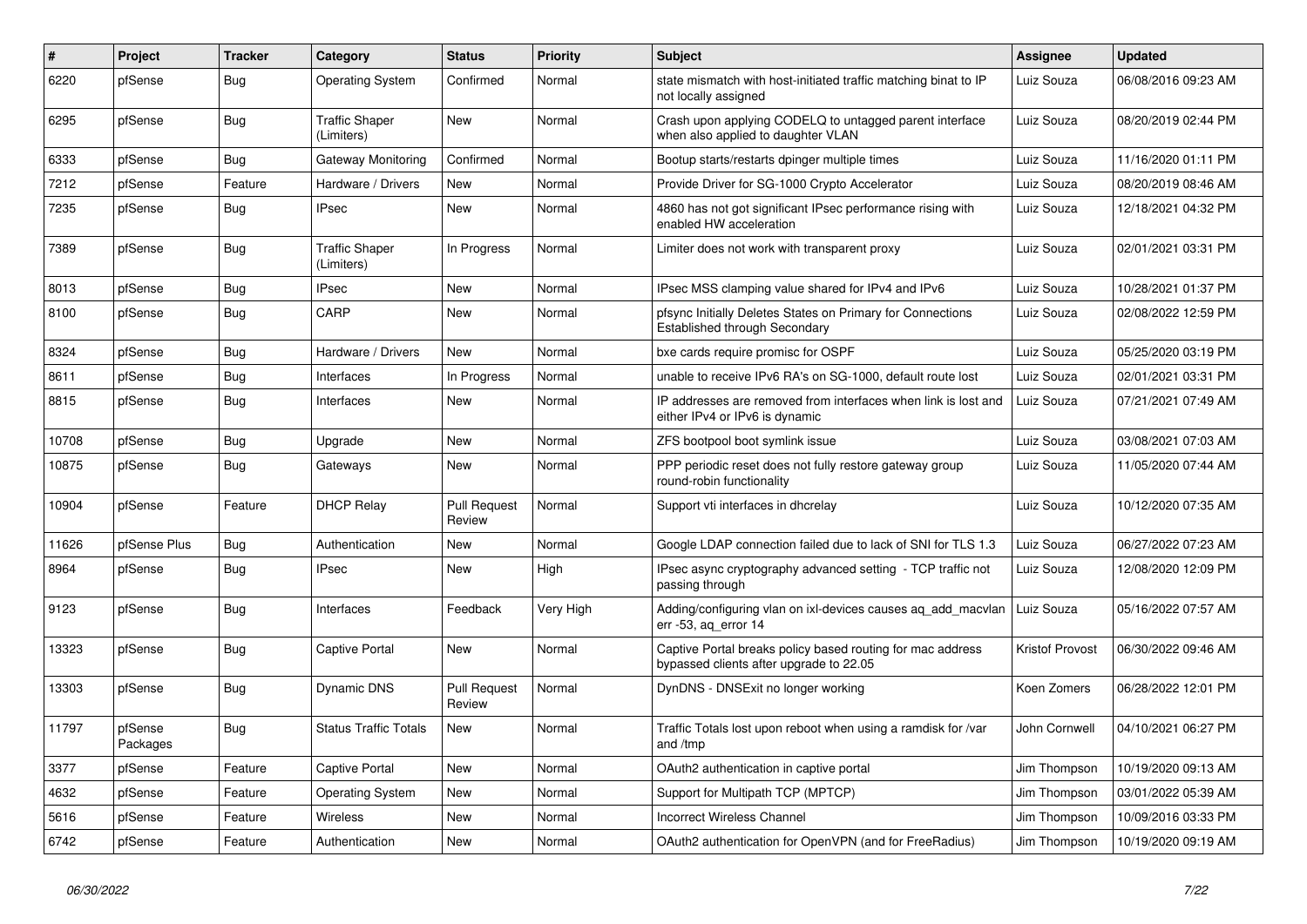| $\pmb{\#}$ | Project             | <b>Tracker</b> | Category              | <b>Status</b>                 | <b>Priority</b> | <b>Subject</b>                                                                                          | Assignee   | <b>Updated</b>      |
|------------|---------------------|----------------|-----------------------|-------------------------------|-----------------|---------------------------------------------------------------------------------------------------------|------------|---------------------|
| 9141       | pfSense<br>Packages | Feature        | <b>FRR</b>            | New                           | Very Low        | FRR xmlrpc                                                                                              | Jim Pingle | 11/26/2018 07:49 AM |
| 9889       | pfSense             | Bug            | Certificates          | New                           | Very Low        | CRL check for Intermediate CA CRLs fails                                                                | Jim Pingle | 11/08/2019 11:03 AM |
| 11145      | pfSense Docs        | Correction     | Virtualization        | New                           | Very Low        | Feedback on pfSense Configuration Recipes - Virtualizing<br>pfSense with Hyper-V                        | Jim Pingle | 03/06/2021 04:14 PM |
| 12863      | pfSense             | Feature        | Authentication        | New                           | Very Low        | dynamically tune sha512crypt rounds                                                                     | Jim Pingle | 03/19/2022 12:53 PM |
| 13250      | pfSense             | Todo           | DHCP (IPv4)           | <b>New</b>                    | Very Low        | Clean up DHCP Server option language                                                                    | Jim Pingle | 06/28/2022 12:01 PM |
| 13272      | pfSense             | Bug            | <b>Captive Portal</b> | <b>Pull Request</b><br>Review | Very Low        | Voucher CSV output has leading space before voucher code                                                | Jim Pingle | 06/28/2022 12:01 PM |
| 84         | pfSense             | Feature        | Web Interface         | <b>New</b>                    | Low             | Nightly Filter Summary E-Mail                                                                           | Jim Pingle | 04/03/2010 06:22 PM |
| 9454       | pfSense Docs        | Correction     | Interfaces            | New                           | Low             | Feedback on IDS / IPS - Snort Suppression Lists                                                         | Jim Pingle | 09/23/2020 02:44 PM |
| 9608       | pfSense Docs        | Correction     | Recipes               | New                           | Low             | Feedback on Virtualization - Virtualizing pfSense with Hyper-V                                          | Jim Pingle | 03/06/2021 04:29 PM |
| 11471      | pfSense Docs        | Todo           | Development           | New                           | Low             | Feedback on Development - Developing Packages                                                           | Jim Pingle | 02/19/2021 02:52 PM |
| 13258      | pfSense             | <b>Bug</b>     | Console Menu          | <b>Pull Request</b><br>Review | Low             | secret menu option 100                                                                                  | Jim Pingle | 06/28/2022 12:01 PM |
| 13318      | pfSense             | Bug            | Web Interface         | Feedback                      | Low             | NDP Table not showing hostname                                                                          | Jim Pingle | 06/29/2022 12:16 PM |
| 1979       | pfSense             | Feature        | Aliases / Tables      | New                           | Normal          | Add some default read-only system aliases                                                               | Jim Pingle | 08/21/2019 11:01 AM |
| 6569       | pfSense             | Feature        | <b>NTPD</b>           | New                           | Normal          | Support Rockwell ZODIAC binary protocol (Jupiter receiver) for<br>high precision                        | Jim Pingle | 07/18/2016 11:45 AM |
| 6624       | pfSense             | <b>Bug</b>     | <b>IPsec</b>          | Confirmed                     | Normal          | changes in IPsec config should down the connection                                                      | Jim Pingle | 08/02/2021 12:08 PM |
| 7248       | pfSense             | Feature        | <b>IPsec</b>          | New                           | Normal          | Web UI for IPSec settings should warn about poor security<br>choices                                    | Jim Pingle | 10/31/2019 12:15 PM |
| 8315       | pfSense<br>Packages | Bug            | Mail report           | Feedback                      | Normal          | Mail Report mail_report_send() behavior different than<br>notify_via_smtp()                             | Jim Pingle | 09/24/2019 10:12 AM |
| 8380       | pfSense             | <b>Bug</b>     | OpenVPN               | New                           | Normal          | OpenVPN RADIUS password length is not constant                                                          | Jim Pingle | 07/17/2020 11:46 AM |
| 8516       | pfSense<br>Packages | Bug            | FreeRADIUS            | <b>New</b>                    | Normal          | FreeRADIUS requires settings re-saved after pfSense upgrade                                             | Jim Pingle | 12/31/2021 05:58 PM |
| 8852       | pfSense Docs        | Correction     | <b>DHCP</b>           | <b>New</b>                    | Normal          | [feedback form] Unclear about "Client Identifier" in a static<br>mapping                                | Jim Pingle | 09/23/2020 02:30 PM |
| 9200       | pfSense<br>Packages | Todo           | <b>ACME</b>           | New                           | Normal          | Add DNS support for Google domain to Acme manager                                                       | Jim Pingle | 02/15/2022 03:16 AM |
| 9310       | pfSense Docs        | Correction     | Products              | New                           | Normal          | Appliances with internal switch need the MAC Address section<br>of their Getting Started guides updated | Jim Pingle | 09/23/2020 10:24 AM |
| 9335       | pfSense<br>Packages | <b>Bug</b>     | haproxy               | Feedback                      | Normal          | Stored XSS in HAProxy / haproxy listeners edit.php                                                      | Jim Pingle | 02/18/2019 09:35 AM |
| 9369       | pfSense Docs        | New Content    | Packages              | New                           | Normal          | Document remaining packages                                                                             | Jim Pingle | 04/14/2021 03:39 PM |
| 9370       | pfSense Docs        | Correction     | General               | In Progress                   | Normal          | Update old screenshots                                                                                  | Jim Pingle | 12/03/2021 09:55 AM |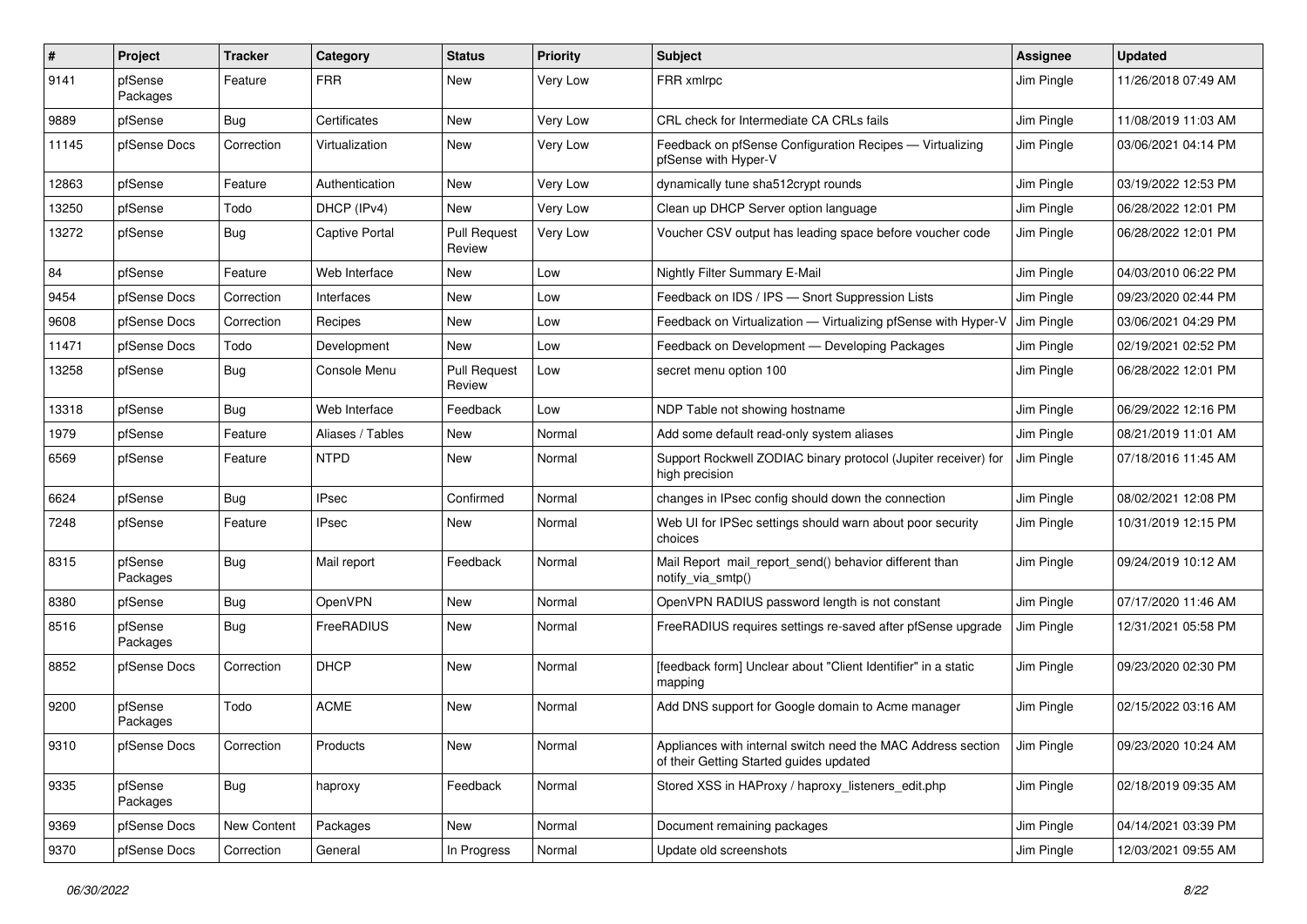| #     | Project             | <b>Tracker</b> | Category                    | <b>Status</b>                 | <b>Priority</b> | <b>Subject</b>                                                                                | <b>Assignee</b>   | <b>Updated</b>      |
|-------|---------------------|----------------|-----------------------------|-------------------------------|-----------------|-----------------------------------------------------------------------------------------------|-------------------|---------------------|
| 9374  | pfSense Docs        | Correction     | Recipes                     | New                           | Normal          | Feedback on Virtualization - Virtualizing pfSense with Hyper-V                                | <b>Jim Pingle</b> | 09/23/2020 02:40 PM |
| 9545  | pfSense<br>Packages | Feature        | <b>FRR</b>                  | <b>New</b>                    | Normal          | Enable MULTIPATH in FRR                                                                       | Jim Pingle        | 09/18/2020 12:52 PM |
| 9685  | pfSense Docs        | Correction     | <b>Firewall Rules</b>       | New                           | Normal          | Feedback on Firewall - Floating Rules                                                         | Jim Pingle        | 09/23/2020 02:57 PM |
| 10294 | pfSense<br>Packages | <b>Bug</b>     | <b>FRR</b>                  | New                           | Normal          | FRR Route Counts Incorrect on Status Page                                                     | Jim Pingle        | 02/26/2020 11:08 AM |
| 10482 | pfSense Docs        | Correction     | Virtualization              | New                           | Normal          | In AWS, Get System Log may not show output and Get<br>Instance Screenshot may need to be used | Jim Pingle        | 04/20/2020 09:07 AM |
| 10653 | pfSense<br>Packages | Feature        | <b>FRR</b>                  | New                           | Normal          | Allow to download frr status                                                                  | Jim Pingle        | 06/11/2020 01:21 AM |
| 10789 | pfSense<br>Packages | Feature        | <b>FRR</b>                  | Feedback                      | Normal          | FRR integrated configuration and hitless reloads                                              | Jim Pingle        | 01/20/2021 11:16 PM |
| 10821 | pfSense Docs        | Correction     | General                     | New                           | Normal          | Use neutral language alternatives                                                             | Jim Pingle        | 09/23/2020 10:43 AM |
| 10924 | pfSense Docs        | Correction     | Recipes                     | New                           | Normal          | Feedback on Virtualization - Virtualizing pfSense with VMware<br>vSphere / ESXi               | Jim Pingle        | 09/23/2020 03:46 PM |
| 11067 | pfSense Docs        | Correction     | Wireless                    | New                           | Normal          | Feedback on Wireless - Recommended Wireless Hardware                                          | Jim Pingle        | 11/16/2020 07:17 AM |
| 11071 | pfSense Docs        | New Content    | <b>DHCP</b>                 | New                           | Normal          | Feedback on Services - IPv6 Router Advertisements                                             | Jim Pingle        | 12/08/2020 09:25 AM |
| 11130 | pfSense<br>Packages | Feature        | <b>FRR</b>                  | Feedback                      | Normal          | FRR RIP support                                                                               | Jim Pingle        | 12/31/2021 04:19 PM |
| 11195 | pfSense Docs        | Correction     | Recipes                     | <b>New</b>                    | Normal          | Feedback on pfSense Configuration Recipes - Accessing a<br>CPE/Modem from Inside the Firewall | Jim Pingle        | 12/30/2020 01:13 PM |
| 11204 | pfSense<br>Packages | Bug            | <b>NET-SNMP</b>             | Feedback                      | Normal          | Fix net-snmp logging to syslog                                                                | Jim Pingle        | 03/19/2021 05:10 AM |
| 11206 | pfSense<br>Packages | Feature        | <b>FRR</b>                  | <b>Pull Request</b><br>Review | Normal          | <b>FRR 7.5</b>                                                                                | Jim Pingle        | 01/08/2021 12:47 PM |
| 11301 | pfSense<br>Packages | Feature        | <b>FRR</b>                  | Feedback                      | Normal          | Switch FRR to use default rc file as a service control base                                   | Jim Pingle        | 01/28/2021 09:35 AM |
| 11345 | pfSense<br>Packages | Bug            | <b>FRR</b>                  | Feedback                      | Normal          | FRR-OSPF - No "prefix-list" possible                                                          | Jim Pingle        | 02/04/2021 11:03 PM |
| 11539 | pfSense             | <b>Bug</b>     | <b>IPsec</b>                | Feedback                      | Normal          | Mobile IPsec "split include" value of 0.0.0.0/0 causes some<br>clients to fail                | Jim Pingle        | 06/28/2022 12:01 PM |
| 11879 | pfSense<br>Packages | Feature        | <b>ACME</b>                 | Feedback                      | Normal          | Add support for SSL.com ACME server                                                           | Jim Pingle        | 03/02/2022 02:03 PM |
| 11997 | pfSense<br>Packages | <b>Bug</b>     | <b>IPsec Profile Wizard</b> | <b>New</b>                    | Normal          | Add Support for Android Strongswan Profiles in the Profile<br>Wizard                          | Jim Pingle        | 07/10/2021 07:51 PM |
| 12335 | pfSense             | Bug            | <b>IPsec</b>                | New                           | Normal          | <b>IPsec DNS inefficiency</b>                                                                 | Jim Pingle        | 06/28/2022 12:01 PM |
| 12475 | pfSense<br>Packages | Bug            | OpenVPN Client<br>Export    | Feedback                      | Normal          | OpenVPN Client Export does not show certificate without<br>private key                        | Jim Pingle        | 02/17/2022 08:24 AM |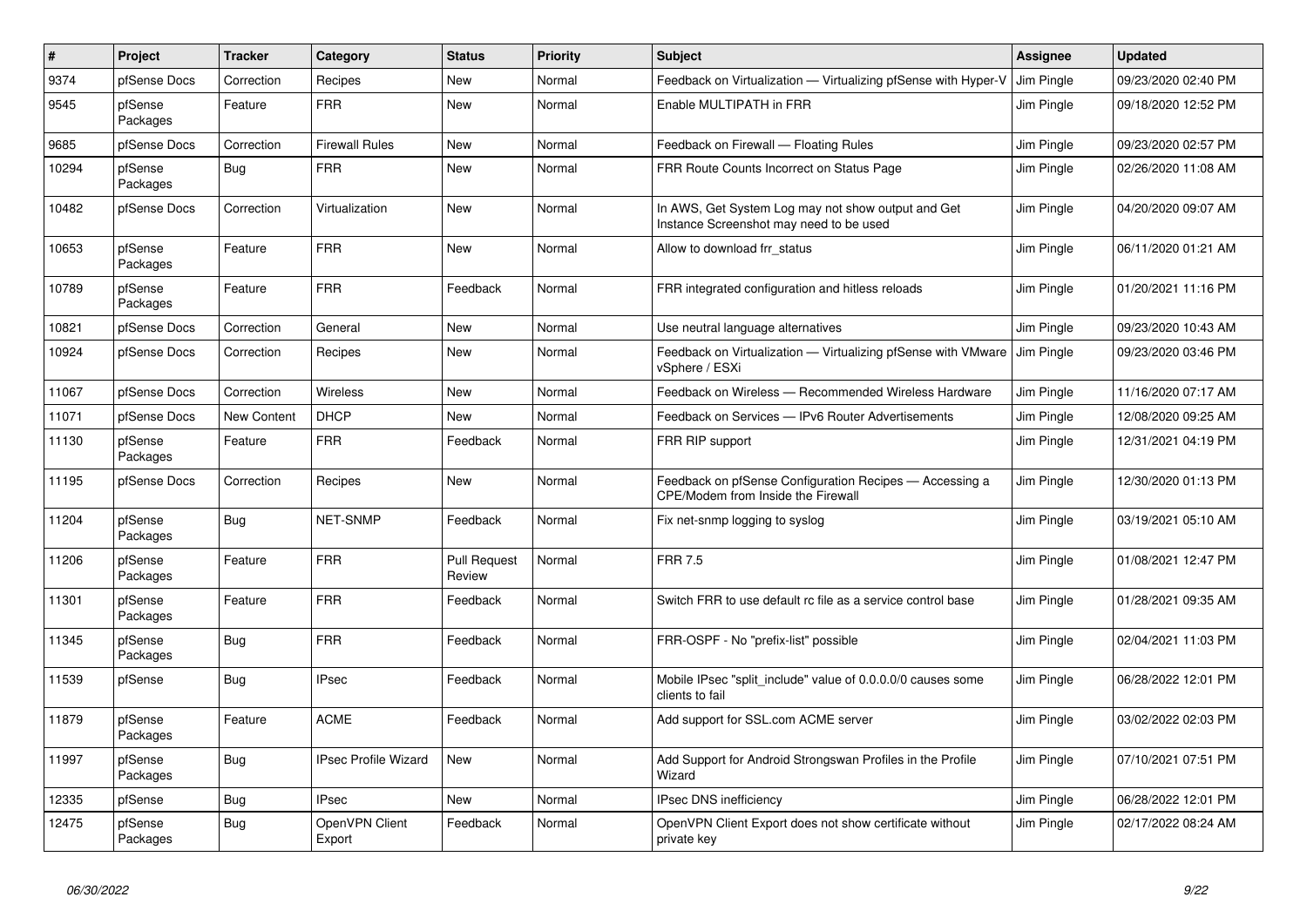| ∦     | Project             | <b>Tracker</b> | Category                   | <b>Status</b>                 | <b>Priority</b> | <b>Subject</b>                                                                                                                                 | <b>Assignee</b> | <b>Updated</b>      |
|-------|---------------------|----------------|----------------------------|-------------------------------|-----------------|------------------------------------------------------------------------------------------------------------------------------------------------|-----------------|---------------------|
| 12549 | pfSense             | Regression     | IPsec                      | New                           | Normal          | Per-user Mobile IPsec settings are not applied to connecting<br>mobile clients                                                                 | Jim Pingle      | 06/28/2022 12:01 PM |
| 12565 | pfSense Docs        | New Content    | OpenVPN                    | New                           | Normal          | Document new "Duplicate Connection Limit" option on<br>OpenVPN server instances                                                                | Jim Pingle      | 12/06/2021 08:07 AM |
| 12811 | pfSense             | <b>Bug</b>     | <b>Gateway Monitoring</b>  | New                           | Normal          | Services are not restarted when PPP interfaces connect                                                                                         | Jim Pingle      | 06/30/2022 03:18 AM |
| 12942 | pfSense             | <b>Bug</b>     | Gateways                   | New                           | Normal          | Code to kill states for old gateway when reconnecting an<br>interface is incorrect                                                             | Jim Pingle      | 06/28/2022 12:01 PM |
| 12963 | pfSense<br>Packages | Feature        | Nmap                       | Feedback                      | Normal          | Run nmap scans in the background                                                                                                               | Jim Pingle      | 06/06/2022 06:55 PM |
| 12978 | pfSense Docs        | Correction     | Monitoring                 | New                           | Normal          | Correction to iftop section of Monitoring Bandwidth Usage                                                                                      | Jim Pingle      | 03/23/2022 11:18 AM |
| 12980 | pfSense Docs        | Todo           | OpenVPN                    | Feedback                      | Normal          | Add warnings against OpenVPN Shared Key mode                                                                                                   | Jim Pingle      | 03/24/2022 02:11 PM |
| 13020 | pfSense Docs        | Todo           | <b>Firewall Rules</b>      | New                           | Normal          | easyrule command documentation should document<br>permissible wildcards                                                                        | Jim Pingle      | 04/04/2022 08:01 AM |
| 13054 | pfSense             | Feature        | Package System             | New                           | Normal          | Package plugin hook for web server configuration stanzas                                                                                       | Jim Pingle      | 04/12/2022 03:04 PM |
| 13085 | pfSense             | Feature        | OpenVPN                    | <b>Pull Request</b><br>Review | Normal          | OpenVPN: expose NBDD servers in GUI + fix GUI bugs                                                                                             | Jim Pingle      | 04/22/2022 11:09 AM |
| 13088 | pfSense             | <b>Bug</b>     | OpenVPN                    | New                           | Normal          | OpenVPN Client Overrides: properly hide/show form fields                                                                                       | Jim Pingle      | 06/08/2022 09:15 AM |
| 13089 | pfSense             | <b>Bug</b>     | OpenVPN                    | New                           | Normal          | OpenVPN: fix some netbios options were preserved even if teh<br>Netbios option was unchecked                                                   | Jim Pingle      | 04/22/2022 11:06 AM |
| 13090 | pfSense             | <b>Bug</b>     | OpenVPN                    | New                           | Normal          | OpenVPN: do not use legacy deprecated netbios settings                                                                                         | Jim Pingle      | 04/22/2022 11:19 AM |
| 13108 | pfSense Docs        | Todo           | Installation /<br>Upgrades | New                           | Normal          | ZFS filesystem implications                                                                                                                    | Jim Pingle      | 04/27/2022 03:18 PM |
| 13132 | pfSense             | <b>Bug</b>     | Backup / Restore           | New                           | Normal          | Two SSHDATA Sections in Restored Config Breaks Unit                                                                                            | Jim Pingle      | 06/29/2022 07:53 AM |
| 13211 | pfSense Docs        | New Content    | OpenVPN                    | Feedback                      | Normal          | OpenVPN DCO Documentation                                                                                                                      | Jim Pingle      | 06/15/2022 10:42 AM |
| 13223 | pfSense Docs        | New Content    | Routing / Gateways         | Feedback                      | Normal          | Document new gateway state killing behavior                                                                                                    | Jim Pingle      | 05/27/2022 01:59 PM |
| 13228 | pfSense             | <b>Bug</b>     | Interfaces                 | New                           | Normal          | Recovering interface gateway may not be added back into<br>gateway groups and rules when expected                                              | Jim Pingle      | 06/29/2022 04:31 PM |
| 13229 | pfSense Docs        | Todo           | <b>Captive Portal</b>      | Feedback                      | Normal          | Update documentation for IPFW to PF transition for Limiters<br>and Captive Portal                                                              | Jim Pingle      | 05/27/2022 03:04 PM |
| 13240 | pfSense             | Bug            | Rules / NAT                | New                           | Normal          | User is forced to pick an NPt destination IPv6 prefix length<br>even when choosing a drop-down entry which contains a<br>defined prefix length | Jim Pingle      | 06/28/2022 12:01 PM |
| 13245 | pfSense             | Feature        | Aliases / Tables           | <b>Pull Request</b><br>Review | Normal          | Type column on Alias lists                                                                                                                     | Jim Pingle      | 06/28/2022 12:01 PM |
| 13255 | pfSense<br>Packages | Todo           | OpenVPN Client<br>Export   | New                           | Normal          | Set PKCS#12 algorithm when exporting OpenVPN ZIP or<br>Windows bundles                                                                         | Jim Pingle      | 06/08/2022 10:37 AM |
| 13310 | pfSense             | <b>Bug</b>     | Rules / NAT                | Feedback                      | Normal          | Each line in the NPt destination IPv6 prefix list also contains the<br>network of the previous line when multiple choices are present          | Jim Pingle      | 06/28/2022 12:01 PM |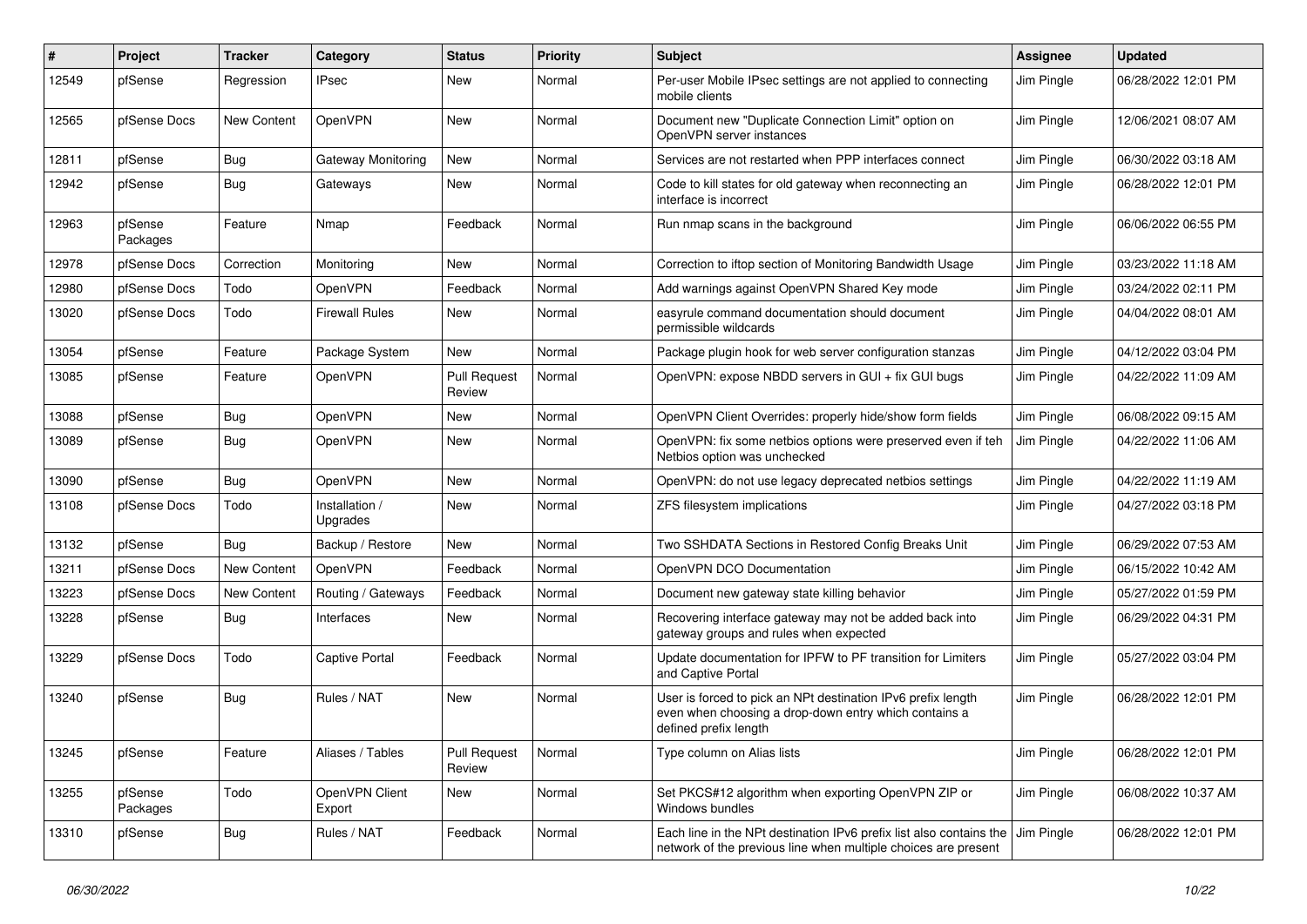| #     | Project             | <b>Tracker</b> | Category                            | <b>Status</b>                 | <b>Priority</b> | Subject                                                                                                                | <b>Assignee</b>        | <b>Updated</b>      |
|-------|---------------------|----------------|-------------------------------------|-------------------------------|-----------------|------------------------------------------------------------------------------------------------------------------------|------------------------|---------------------|
| 12160 | pfSense<br>Packages | Regression     | syslog-ng                           | Feedback                      | High            | An invalid configuration is generated when choosing TLS as the<br>default protocol                                     | Jim Pingle             | 07/23/2021 03:27 PM |
| 6727  | pfSense             | Todo           | Web Interface                       | New                           | Very Low        | Missing file apple-touch-icon-precomposed.png?                                                                         | <b>Jared Dillard</b>   | 08/18/2016 02:10 PM |
| 5480  | pfSense             | Todo           | Web Interface                       | New                           | Low             | inconsistent display of default values in fields                                                                       | <b>Jared Dillard</b>   | 03/01/2016 04:59 PM |
| 6026  | pfSense             | <b>Bug</b>     | Rules / NAT                         | New                           | Low             | webinterface, firewall rules, wrapping of columns or visible<br>(horizontal) scrollbar needed when contents doesnt fit | <b>Jared Dillard</b>   | 08/20/2019 03:40 PM |
| 6696  | pfSense             | <b>Bug</b>     | <b>Traffic Shaper</b><br>(ALTQ)     | New                           | Low             | Add configure link to Status > Queues error message if traffic<br>shaping not configured                               | <b>Jared Dillard</b>   | 08/21/2019 08:55 AM |
| 6697  | pfSense             | Todo           | Web Interface                       | <b>New</b>                    | Low             | White squares around the numeric values in the Status /<br>Queues page                                                 | Jared Dillard          | 08/15/2016 03:19 AM |
| 6752  | pfSense<br>Packages | Todo           | <b>Status Traffic Totals</b>        | <b>New</b>                    | Low             | Traffic Totals Data Summary Graph                                                                                      | Jared Dillard          | 11/08/2017 08:58 AM |
| 7387  | pfSense             | <b>Bug</b>     | Dashboard                           | New                           | Low             | New Traffic Graph in dashboard resets inverted view to normal<br>view                                                  | <b>Jared Dillard</b>   | 12/11/2021 08:14 PM |
| 10892 | pfSense             | <b>Bug</b>     | Rules / NAT                         | New                           | Low             | Large number of VLAN/LANs make floating rules are to read                                                              | <b>Jared Dillard</b>   | 02/01/2021 03:29 PM |
| 1675  | pfSense             | <b>Bug</b>     | <b>Captive Portal</b>               | New                           | Normal          | Captive portal logout problems with pop-up blockers.                                                                   | <b>Jared Dillard</b>   | 03/28/2016 01:37 PM |
| 5367  | pfSense             | <b>Bug</b>     | Web Interface                       | New                           | Normal          | Safari repeatedly tries to reload dashboard                                                                            | <b>Jared Dillard</b>   | 08/22/2016 11:08 AM |
| 7267  | pfSense<br>Packages | <b>Bug</b>     | <b>Status Traffic Totals</b>        | New                           | Normal          | Status Traffic Totals - Stacked Bar - Scale not high enough                                                            | <b>Jared Dillard</b>   | 11/18/2020 07:38 AM |
| 7398  | pfSense             | Feature        | <b>Traffic Graphs</b>               | Assigned                      | Normal          | Show average value of bandwidth in/out on Dashboard trafic<br>graph                                                    | <b>Jared Dillard</b>   | 08/21/2019 08:56 AM |
| 7400  | pfSense             | Bug            | <b>Traffic Graphs</b>               | Assigned                      | Normal          | Traffic Graphs show bad data on 2.3.3 1                                                                                | <b>Jared Dillard</b>   | 12/31/2021 05:47 PM |
| 8274  | pfSense             | Feature        | <b>Traffic Graphs</b>               | New                           | Normal          | Reverse Inverse Traffic Graph View                                                                                     | <b>Jared Dillard</b>   | 08/14/2019 10:31 AM |
| 8349  | pfSense             | Feature        | Traffic Graphs                      | New                           | Normal          | Show the actual numerical information (upload/download<br>speeds) in the traffic graph dashboard widget                | Jared Dillard          | 02/28/2018 09:42 AM |
| 9537  | pfSense<br>Packages | <b>Bug</b>     | <b>Status Traffic Totals</b>        | <b>New</b>                    | Normal          | One month offset in displayed data between time changes                                                                | <b>Jared Dillard</b>   | 05/01/2020 08:27 AM |
| 10429 | pfSense<br>Packages | Bug            | <b>Status Traffic Totals</b>        | <b>New</b>                    | Normal          | Status Traffic Total broken 2.4.5                                                                                      | Jared Dillard          | 02/27/2021 07:55 PM |
| 6993  | pfSense             | <b>Bug</b>     | OpenVPN                             | <b>New</b>                    | Normal          | OpenVPN status error during CARP state transition                                                                      | James Webb             | 12/31/2021 05:44 PM |
| 13284 | pfSense<br>Packages | Feature        | FreeRADIUS                          | New                           | Normal          | Option to define "Issuer" in OPT configuration.                                                                        | Jakob<br>Nordgarden    | 06/19/2022 12:10 PM |
| 8072  | pfSense             | <b>Bug</b>     | <b>Traffic Shaper</b><br>(Limiters) | New                           | Normal          | Limiter / Queue mask issues?                                                                                           | Ivor Kreso             | 11/08/2017 07:56 PM |
| 13214 | pfSense<br>Packages | Bug            | node_exporter                       | <b>Pull Request</b><br>Review | Normal-package  | AttributeError: 'NoneType' object has no attribute 'text'                                                              | lan Grindley           | 05/25/2022 08:20 AM |
| 6167  | pfSense             | <b>Bug</b>     | IPsec                               | Confirmed                     | Normal          | IPsec IPComp not working                                                                                               | George<br>Neville-Neil | 09/22/2020 06:07 PM |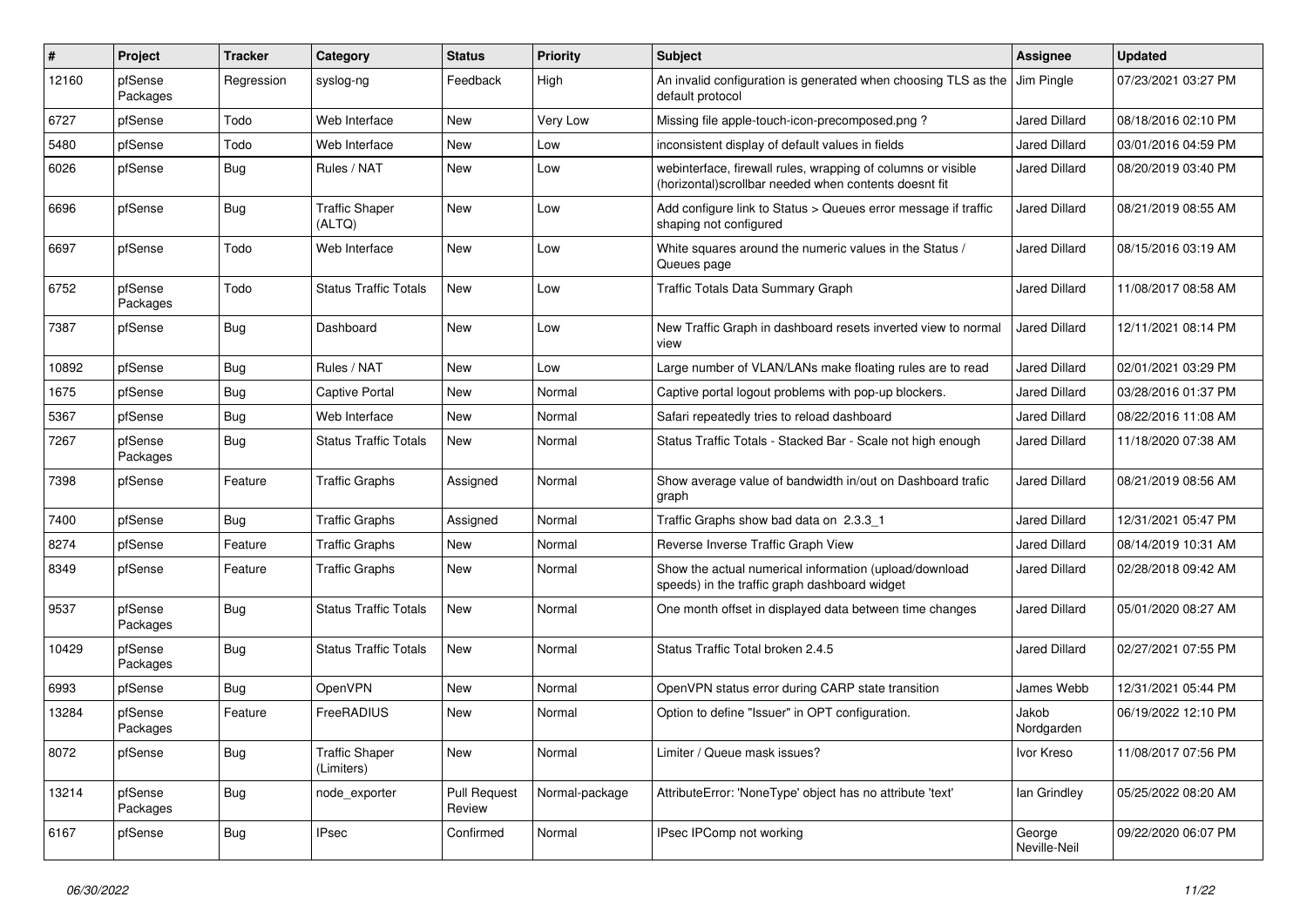| #     | <b>Project</b>      | <b>Tracker</b>     | Category           | <b>Status</b>                 | <b>Priority</b> | <b>Subject</b>                                                                                                                          | <b>Assignee</b>        | <b>Updated</b>      |
|-------|---------------------|--------------------|--------------------|-------------------------------|-----------------|-----------------------------------------------------------------------------------------------------------------------------------------|------------------------|---------------------|
| 6873  | pfSense             | Bug                | DHCP (IPv6)        | <b>New</b>                    | Low             | radvd - Too many addresses in RDNSS section when<br>previously using DHCPv6                                                             | Dominic<br>McKeown     | 06/06/2018 10:45 AM |
| 13306 | pfSense<br>Packages | Todo               | Nut                | <b>New</b>                    | Normal          | Update NUT to version 2.8.0 to match FreeBSD Packages                                                                                   | Denny Page             | 06/27/2022 10:45 AM |
| 8309  | pfSense             | Feature            | Hardware / Drivers | New                           | Normal          | Include apuled driver to add support for LEDs on PC Engines<br><b>APU</b> boards                                                        | Darryn Storm           | 08/20/2019 08:47 AM |
| 6651  | pfSense<br>Packages | Feature            | <b>FRR</b>         | Feedback                      | Normal          | Loopback interfaces                                                                                                                     | Christian<br>McDonald  | 12/25/2021 02:42 PM |
| 12513 | pfSense<br>Packages | Feature            | WireGuard          | <b>New</b>                    | Normal          | WireGuard Utilization Status (Beyond Active Connection)                                                                                 | Christian<br>McDonald  | 12/22/2021 08:40 PM |
| 12525 | pfSense<br>Packages | Feature            | WireGuard          | <b>New</b>                    | Normal          | WireGuard Tunnel restore configuration                                                                                                  | Christian<br>McDonald  | 11/17/2021 07:15 AM |
| 12526 | pfSense<br>Packages | Feature            | WireGuard          | New                           | Normal          | <b>WireGuard Widget</b>                                                                                                                 | Christian<br>McDonald  | 11/17/2021 07:15 AM |
| 12715 | pfSense             | Bug                | Authentication     | New                           | Normal          | Long system startup time when LDAP is configured and<br>unavailable during startup.                                                     | Christian<br>McDonald  | 01/24/2022 05:50 AM |
| 12756 | pfSense Docs        | Todo               | WireGuard          | <b>New</b>                    | Normal          | Feedback on pfSense Configuration Recipes - WireGuard<br>Remote Access VPN Configuration Example                                        | Christian<br>McDonald  | 05/31/2022 11:42 AM |
| 12760 | pfSense<br>Packages | <b>Bug</b>         | WireGuard          | <b>New</b>                    | Normal          | Link-local addresses disallowed on Wireguard interfaces                                                                                 | Christian<br>McDonald  | 02/07/2022 03:50 AM |
| 12924 | pfSense<br>Packages | Bug                | WireGuard          | <b>New</b>                    | Normal          | DNS Resolver WireGuard ACL Inconsistency                                                                                                | Christian<br>McDonald  | 04/10/2022 10:36 AM |
| 13115 | pfSense<br>Packages | <b>Bug</b>         | WireGuard          | Feedback                      | Normal          | WireGuard panic due to KBI changes in "'udp tun func t()'                                                                               | Christian<br>McDonald  | 05/15/2022 10:47 AM |
| 13205 | pfSense Docs        | <b>New Content</b> | Backup / Restore   | Feedback                      | Normal          | <b>ZFS Boot Environment documentation</b>                                                                                               | Christian<br>McDonald  | 05/31/2022 10:55 AM |
| 12608 | pfSense<br>Packages | <b>Bug</b>         | WireGuard          | <b>New</b>                    | High            | WireGuard tunnels monitored by dpinger causing system to<br>stop routing completely in certain situations                               | Christian<br>McDonald  | 12/16/2021 03:14 PM |
| 13093 | pfSense             | <b>Bug</b>         | Authentication     | In Progress                   | Normal          | LDAP authentication fails with extended query and RFC2307<br>group lookups enabled                                                      | <b>Chris Linstruth</b> | 06/28/2022 06:09 PM |
| 12782 | pfSense             | Todo               | Build / Release    | <b>New</b>                    | Normal          | Disable compatibility flag                                                                                                              | <b>Brad Davis</b>      | 06/28/2022 12:01 PM |
| 13095 | pfSense<br>Packages | Bug                | Snort              | Feedback                      | Normal          | Snort VRT change in Shared Object Rules path name results in<br>failure to extract and update Snort Shared Object Rules when<br>enabled | <b>Bill Meeks</b>      | 04/25/2022 12:22 PM |
| 13096 | pfSense<br>Packages | Feature            | Snort              | Feedback                      | Normal          | Improve robustness of Snort Rules Update Log size limitation<br>logic                                                                   | <b>Bill Meeks</b>      | 04/25/2022 12:22 PM |
| 12979 | pfSense<br>Packages | <b>Bug</b>         | Snort              | <b>Pull Request</b><br>Review | High            | Snort Rules Update Process Using Deprecated FreeBSD<br><b>Subdirectory Name</b>                                                         | <b>Bill Meeks</b>      | 03/24/2022 09:02 AM |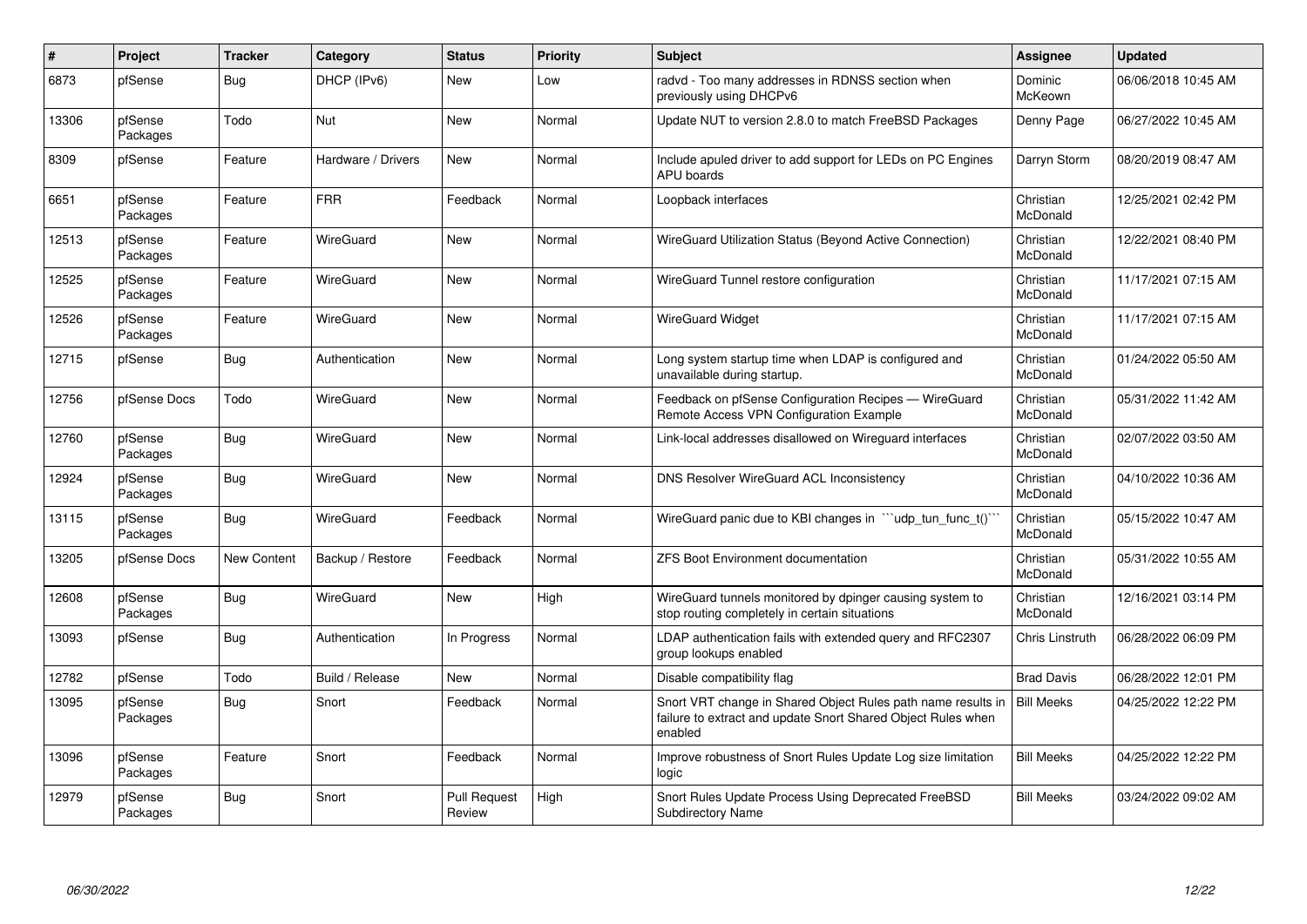| $\vert$ # | Project             | <b>Tracker</b> | Category                 | <b>Status</b> | <b>Priority</b> | <b>Subject</b>                                                                                               | Assignee                              | <b>Updated</b>      |
|-----------|---------------------|----------------|--------------------------|---------------|-----------------|--------------------------------------------------------------------------------------------------------------|---------------------------------------|---------------------|
| 10199     | pfSense             | Todo           | Translations             | <b>New</b>    | Very Low        | Improve Spanish translation interface                                                                        | Aluisco Miguel<br>Ricardo<br>Mastrapa | 01/22/2020 09:22 AM |
| 12573     | pfSense<br>Packages | Feature        | New Package<br>Request   | New           | Normal          | Dashboard widget with external connection map                                                                | aleksei<br>prokofiev                  | 12/07/2021 07:38 AM |
| 895       | pfSense             | Feature        | PPP Interfaces           | New           | Very Low        | PPP subsystem MPPE/MPPC support                                                                              |                                       | 09/10/2019 04:24 PM |
| 1738      | pfSense             | <b>Bug</b>     | Backup / Restore         | <b>New</b>    | Very Low        | Restore fails when username in backup is not matching                                                        |                                       | 12/11/2021 07:51 PM |
| 5091      | pfSense             | Bug            | Rules / NAT              | Confirmed     | Very Low        | In rule creation destination ports fields (from and to) are too<br>small to read ports aliases names         |                                       | 01/07/2020 07:48 AM |
| 5735      | pfSense             | Feature        | Aliases / Tables         | New           | Very Low        | Automaticaly add DHCP leases to alias list or make it readable<br>in selected fields                         |                                       | 08/21/2019 11:01 AM |
| 5835      | pfSense             | Feature        | OpenVPN                  | New           | Very Low        | Improve OpenVPN client gateway detection in edge cases<br>where the remote does not send gateway information |                                       | 03/20/2016 12:29 AM |
| 6544      | pfSense             | Feature        | DHCP (IPv4)              | New           | Very Low        | RFC 3046 DHCP Option 82 support (and RFC 3315/4649/4580<br>for IPv6)                                         |                                       | 07/13/2020 02:14 AM |
| 6647      | pfSense             | Todo           | Web Interface            | New           | Very Low        | <b>Enable Additional Security Headers</b>                                                                    |                                       | 05/14/2021 01:09 AM |
| 6804      | pfSense             | Feature        | Diagnostics              | <b>New</b>    | Very Low        | Add row counter into Diagnostics -> Edit File                                                                |                                       | 08/20/2019 03:44 PM |
| 7030      | pfSense             | Feature        | Multi-WAN                | New           | Very Low        | New Feature Load Balance Per Amount Of GB                                                                    |                                       | 08/13/2019 02:56 PM |
| 7553      | pfSense             | Bug            | Captive Portal           | Confirmed     | Very Low        | Captive portal on a parent interface blocks traffic on VLAN<br>interfaces too                                |                                       | 08/19/2018 03:15 PM |
| 7608      | pfSense<br>Packages | Feature        | FreeRADIUS               | <b>New</b>    | Very Low        | Captive Portal amount of traffic Account + Free Radius+Mysql                                                 |                                       | 05/28/2017 09:08 AM |
| 7648      | pfSense             | <b>Bug</b>     | CARP                     | <b>New</b>    | Very Low        | SPAN ports on an interface renders CARP HA inoperative                                                       |                                       | 06/14/2017 09:19 PM |
| 7718      | pfSense             | Feature        | <b>Dynamic DNS</b>       | New           | Very Low        | Hostname for Custom DynDNS Updater.                                                                          |                                       | 07/24/2017 10:05 AM |
| 7857      | pfSense             | Bug            | Dashboard                | <b>New</b>    | Very Low        | Interfaces Widget U/I fails to wrap IPV6 addresses when the<br>string is too wide for the widget             |                                       | 08/13/2019 09:15 AM |
| 7934      | pfSense             | Feature        | Dashboard                | New           | Very Low        | format support phone# for international use                                                                  |                                       | 10/12/2017 04:38 PM |
| 8148      | pfSense<br>Packages | Feature        | OpenVPN Client<br>Export | New           | Very Low        | OpenVPN - Output Windows Client .MSI Installer for GPO<br>deployment                                         |                                       | 11/30/2017 01:24 PM |
| 8157      | pfSense             | <b>Bug</b>     | Dashboard                | New           | Very Low        | Traffic Graph clutter from time to time                                                                      |                                       | 12/03/2017 06:40 AM |
| 8161      | pfSense<br>Packages | Feature        | FreeRADIUS               | <b>New</b>    | Very Low        | Add virtual server support to FreeRadius                                                                     |                                       | 12/05/2017 01:57 PM |
| 8233      | pfSense             | <b>Bug</b>     | <b>NAT Reflection</b>    | New           | Very Low        | NAT reflection back to originating host broken when using<br><b>FQDN-based IP aliases</b>                    |                                       | 08/21/2019 10:53 AM |
| 8270      | pfSense             | Todo           | Web Interface            | New           | Very Low        | Fix grammatically erroneous repetition                                                                       |                                       | 01/11/2018 08:19 AM |
| 8454      | pfSense<br>Packages | <b>Bug</b>     | arpwatch                 | <b>New</b>    | Very Low        | Arpwatch package break email notifications from other sources                                                |                                       | 06/23/2022 07:49 PM |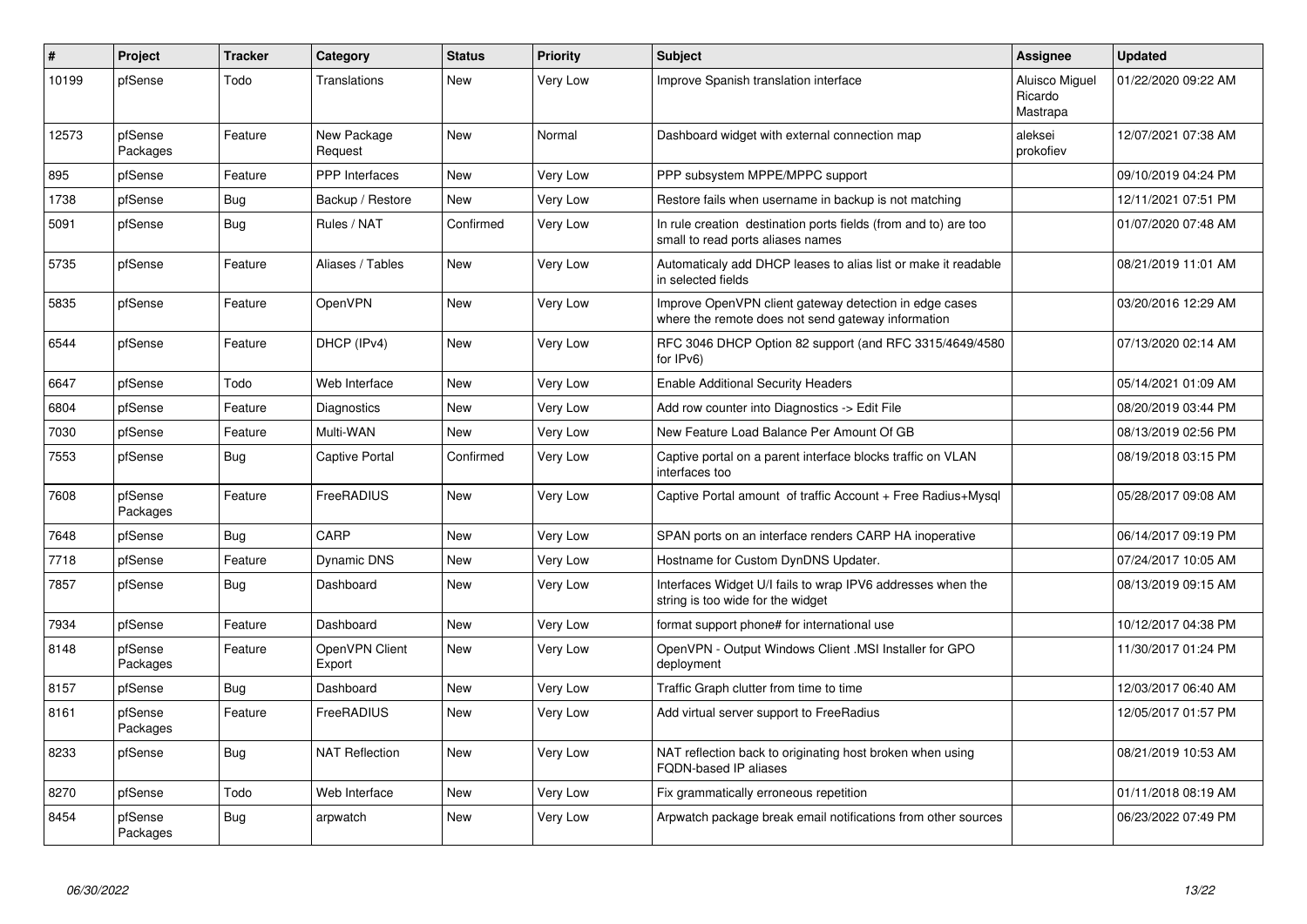| $\#$  | Project             | <b>Tracker</b> | Category                | <b>Status</b> | <b>Priority</b> | <b>Subject</b>                                                                                           | <b>Assignee</b> | <b>Updated</b>      |
|-------|---------------------|----------------|-------------------------|---------------|-----------------|----------------------------------------------------------------------------------------------------------|-----------------|---------------------|
| 8464  | pfSense             | <b>Bug</b>     | <b>Wireless</b>         | New           | <b>Very Low</b> | Wireless USB card does not connect to WiFi automatically after<br>reboot/halt                            |                 | 06/19/2020 03:44 AM |
| 8599  | pfSense             | Feature        | Rules / NAT             | New           | Very Low        | IPv6 flow labels                                                                                         |                 | 07/16/2018 07:36 AM |
| 8694  | pfSense             | Feature        | Authentication          | <b>New</b>    | Very Low        | Client CA Auth for PFSense WebGui                                                                        |                 | 08/21/2019 09:25 AM |
| 8775  | pfSense             | Feature        | Authentication          | <b>New</b>    | Very Low        | Use SRV record for LDAP Authentication                                                                   |                 | 05/06/2020 07:49 AM |
| 8879  | pfSense             | Feature        | DHCP (IPv4)             | New           | Very Low        | DHCP options ADD force options                                                                           |                 | 09/07/2018 09:14 AM |
| 9012  | pfSense<br>Packages | <b>Bug</b>     | Squid                   | <b>New</b>    | <b>Very Low</b> | Captive Portal authentication in Squid Proxy Server does not<br>work                                     |                 | 10/12/2019 05:06 AM |
| 9140  | pfSense             | <b>Bug</b>     | Logging                 | New           | Very Low        | Unexpected rule can be displayed when looking up filter log<br>entry with multiple matching rules        |                 | 08/19/2019 02:56 PM |
| 9183  | pfSense             | <b>Bug</b>     | <b>LAGG Interfaces</b>  | New           | Very Low        | OpenVPN Lagg Interface not working after restart or new start                                            |                 | 08/21/2019 11:17 AM |
| 9336  | pfSense             | Feature        | <b>Notifications</b>    | <b>New</b>    | Very Low        | Make Dynamic DNS update notification e-mail optional                                                     |                 | 02/18/2019 11:49 AM |
| 9486  | pfSense<br>Packages | <b>Bug</b>     | softflowd               | <b>New</b>    | Very Low        | ifindex values used for softflowd are incorrect                                                          |                 | 08/14/2019 02:30 PM |
| 9575  | pfSense             | Feature        | DHCP (IPv6)             | <b>New</b>    | Very Low        | RFC 7078 - Distributing Address Selection Policy Using<br>DHCP <sub>v6</sub>                             |                 | 08/14/2019 02:39 PM |
| 9648  | pfSense<br>Packages | Feature        | haproxy                 | New           | Very Low        | Multiple node Sync HAProxy configuration to backup CARP<br>members via XMLRPC.                           |                 | 07/25/2019 10:04 AM |
| 9725  | pfSense<br>Packages | Feature        | <b>ACME</b>             | New           | Very Low        | Ability to use template variables in acme package                                                        |                 | 09/04/2019 07:12 AM |
| 9755  | pfSense             | <b>Bug</b>     | Package System          | <b>New</b>    | Very Low        | package description wrong link<br>https://www.freshports.org/security/openvpn-client-export              |                 | 09/13/2019 07:22 AM |
| 9837  | pfSense             | <b>Bug</b>     | Interfaces              | <b>New</b>    | Very Low        | ipv6 is not completely disabled on the interfaces                                                        |                 | 10/24/2019 01:16 AM |
| 10238 | pfSense             | Feature        | <b>Operating System</b> | <b>New</b>    | Very Low        | Periodic Scrub of ZFS filesystem                                                                         |                 | 12/31/2020 03:02 PM |
| 10250 | pfSense             | Feature        | DHCP (IPv4)             | New           | Very Low        | DHCP lease view by interface                                                                             |                 | 02/11/2020 07:47 AM |
| 10258 | pfSense             | Feature        | Certificates            | <b>New</b>    | Very Low        | allow to sign CA                                                                                         |                 | 02/20/2020 04:20 AM |
| 10265 | pfSense<br>Packages | <b>Bug</b>     | <b>Notes</b>            | <b>New</b>    | Very Low        | Adding a Note with malformed title will force system restore                                             |                 | 02/27/2020 10:12 AM |
| 10290 | pfSense             | Feature        | Aliases / Tables        | New           | Very Low        | Firewall Aliases Add button on top of list                                                               |                 | 07/10/2021 01:03 PM |
| 10352 | pfSense             | <b>Bug</b>     | Authentication          | New           | <b>Very Low</b> | RADIUS authentication fails with MSCHAPv1 or MSCHAPv2<br>when passwords contain international characters |                 | 06/20/2022 04:04 PM |
| 10358 | pfSense<br>Packages | Feature        | <b>FRR</b>              | New           | Very Low        | <b>Stage FRR Configuration Changes</b>                                                                   |                 | 03/19/2020 06:48 AM |
| 10377 | pfSense<br>Packages | Feature        | FreeRADIUS              | New           | Very Low        | Allow usage of TOTP (Google-Authenticator) without PIN                                                   |                 | 03/30/2020 11:43 AM |
| 10446 | pfSense             | Feature        | Rules / NAT             | New           | Very Low        | VIP address is not shown in firewall rules                                                               |                 | 06/09/2022 02:07 PM |
| 10467 | pfSense             | Feature        | Notifications           | New           | Very Low        | Email alert functionality for system health                                                              |                 | 05/21/2020 06:02 AM |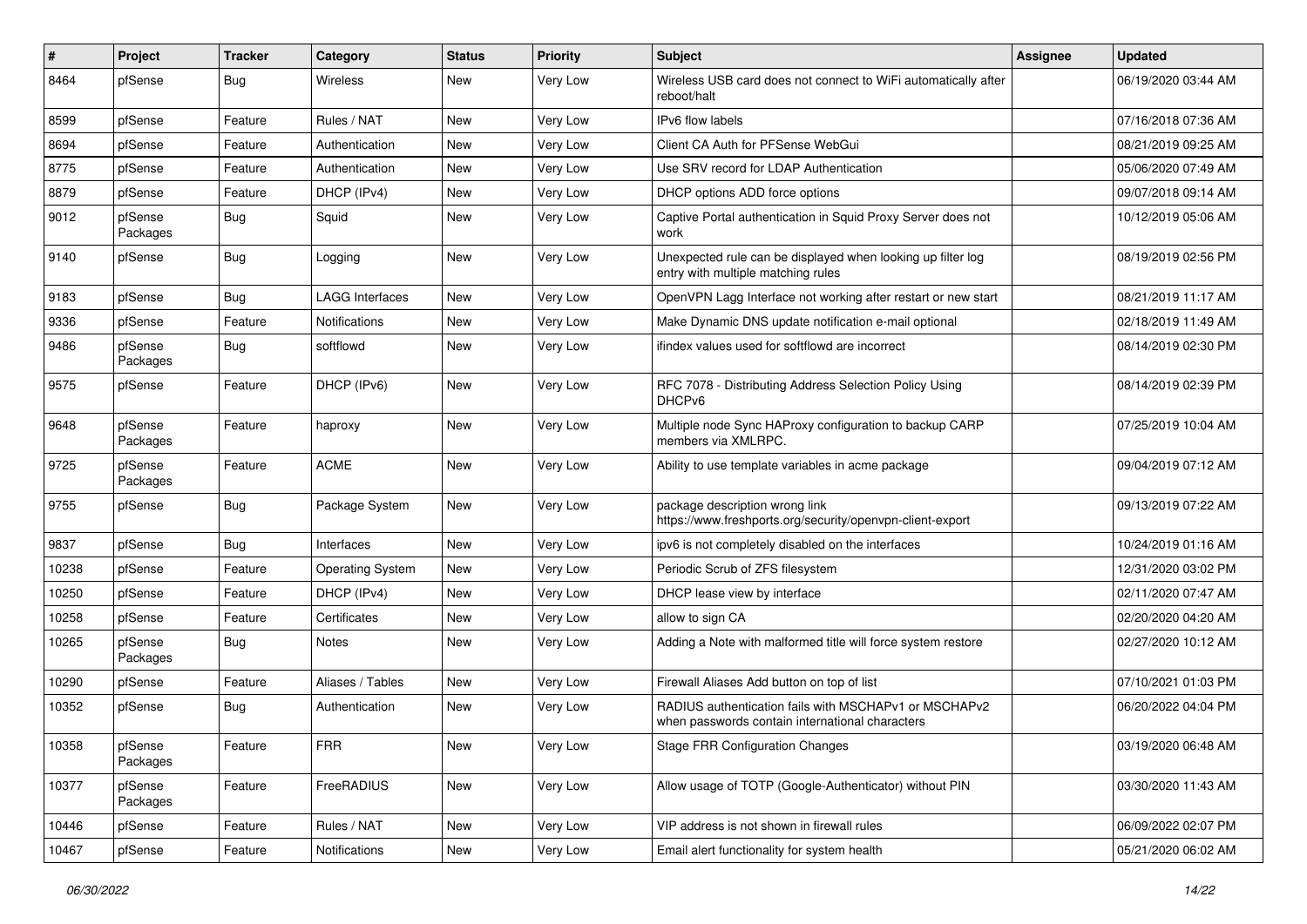| $\pmb{\#}$ | Project             | <b>Tracker</b> | Category                 | <b>Status</b> | <b>Priority</b> | Subject                                                                                    | <b>Assignee</b> | <b>Updated</b>      |
|------------|---------------------|----------------|--------------------------|---------------|-----------------|--------------------------------------------------------------------------------------------|-----------------|---------------------|
| 10570      | pfSense<br>Packages | Feature        | OpenVPN Client<br>Export | New           | Very Low        | OpenVPN Export for iOS should use .ovpn12 for certs and<br>private key                     |                 | 05/19/2020 10:12 AM |
| 10645      | pfSense             | Feature        | Package System           | New           | Very Low        | Choosing active repo after restoring config but before starting<br>pkgs auto-installing    |                 | 09/22/2020 01:04 PM |
| 10701      | pfSense             | <b>Bug</b>     | Web Interface            | New           | Very Low        | Firewall Log too wide with Rule Description Column                                         |                 | 06/25/2020 07:36 AM |
| 10731      | pfSense             | Feature        | <b>XMLRPC</b>            | New           | Very Low        | XML-sync primary/secondary config flag                                                     |                 | 07/06/2020 03:52 PM |
| 10732      | pfSense             | Feature        | <b>High Availability</b> | New           | Very Low        | Warning banner for secondary HA node                                                       |                 | 12/23/2021 03:34 AM |
| 10802      | pfSense             | Feature        | DHCP (IPv4)              | New           | Very Low        | Seperator for DHCP Static Mapped leases                                                    |                 | 07/31/2020 10:30 AM |
| 10831      | pfSense<br>Packages | Feature        | New Package<br>Request   | New           | Very Low        | Integration of nntp-proxy into pfsense                                                     |                 | 08/13/2020 09:09 AM |
| 11000      | pfSense<br>Packages | Bug            | haproxy                  | New           | Very Low        | haproxy deprecated trick suggested                                                         |                 | 12/23/2020 02:55 PM |
| 11165      | pfSense<br>Packages | Feature        | OpenVPN Client<br>Export | New           | <b>Very Low</b> | OpenVPN Exporter - Allow for name customization                                            |                 | 07/10/2021 12:58 PM |
| 11169      | pfSense             | Feature        | Interfaces               | New           | Very Low        | Changing interface index order                                                             |                 | 12/17/2020 05:44 AM |
| 11266      | pfSense<br>Packages | Feature        | AutoConfigBackup         | <b>New</b>    | Very Low        | Give an option to list restore point in "reverse" order/latest at<br>the top.              |                 | 01/19/2021 06:58 PM |
| 11418      | pfSense             | <b>Bug</b>     | <b>IPsec</b>             | New           | Very Low        | 'NAT-T: Force' is broken for IPv6 IPsec                                                    |                 | 02/16/2021 08:25 AM |
| 11490      | pfSense<br>Packages | <b>Bug</b>     | Service Watchdog         | New           | Very Low        | Service Watchdog - Impacts Reboots and Package Updates                                     |                 | 02/22/2021 12:07 PM |
| 11493      | pfSense<br>Packages | <b>Bug</b>     | Zabbix                   | New           | <b>Very Low</b> | After upgrade zabbix proxy wont start                                                      |                 | 02/21/2021 05:31 AM |
| 11650      | pfSense<br>Packages | Bug            | <b>FRR</b>               | New           | Very Low        | FRR configuration broken on restore of manually edited FRR<br>config sections              |                 | 03/10/2021 08:50 AM |
| 11777      | pfSense<br>Packages | <b>Bug</b>     | Unbound                  | New           | Very Low        | Input validation prevents DNS Resolver from being disabled                                 |                 | 04/05/2021 05:51 PM |
| 11921      | pfSense             | Feature        | <b>DNS Resolver</b>      | New           | <b>Very Low</b> | Feature Request: Compile unbound with EDNS Client Subnet<br>(ECS) module (--enable-subnet) |                 | 05/14/2021 07:29 AM |
| 12025      | pfSense             | Todo           | Web Interface            | New           | Very Low        | Add 1:1 Validation to Notify Someone They are 1:1 NAT'ing an<br><b>Interface Address</b>   |                 | 06/11/2021 10:05 AM |
| 12066      | pfSense             | Feature        | <b>Operating System</b>  | New           | Very Low        | Include man and man pages for all core programs and<br>packages                            |                 | 06/21/2021 07:44 AM |
| 12067      | pfSense             | <b>Bug</b>     | DHCP (IPv4)              | New           | Very Low        | <b>DHCP Monitoring Statistics Error</b>                                                    |                 | 06/21/2021 08:39 AM |
| 12457      | pfSense Docs        | Todo           | Packages                 | New           | Very Low        | Add UPS Configuration Recipes for apcupsd and nut UPS<br>Packages with Common Brand Units  |                 | 10/18/2021 08:37 AM |
| 12466      | pfSense             | Feature        | OpenVPN                  | New           | Very Low        | Option to Disable Renegotiation timer in OpenVPN Server                                    |                 | 06/27/2022 07:22 AM |
| 12521      | pfSense             | Feature        | <b>Operating System</b>  | New           | Very Low        | Add the BBR2, QUIC, RACK Congestion Control (CC)<br>protocols                              |                 | 11/15/2021 07:40 AM |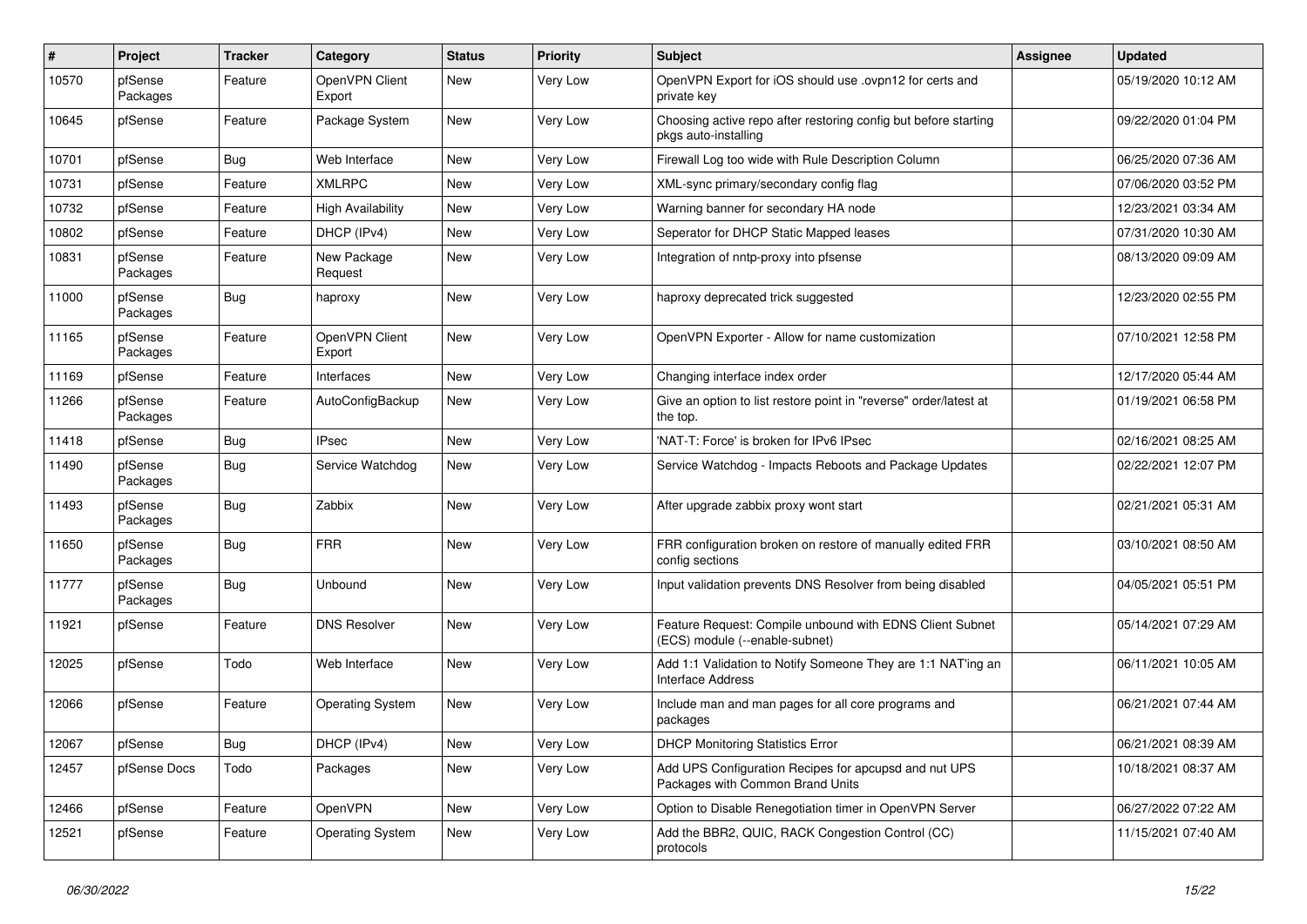| #     | Project             | <b>Tracker</b> | Category                        | <b>Status</b>                 | <b>Priority</b> | <b>Subject</b>                                                                                                                         | <b>Assignee</b> | <b>Updated</b>      |
|-------|---------------------|----------------|---------------------------------|-------------------------------|-----------------|----------------------------------------------------------------------------------------------------------------------------------------|-----------------|---------------------|
| 12522 | pfSense             | Feature        | OpenVPN                         | New                           | Very Low        | More flexible Client-Specific Override options for controlling<br>options pushed to clients                                            |                 | 04/11/2022 03:11 PM |
| 12757 | pfSense             | Bug            | Diagnostics                     | <b>Pull Request</b><br>Review | Very Low        | Clean up /etc/inc/filter.inc use of pfctl -F                                                                                           |                 | 06/28/2022 12:01 PM |
| 12759 | pfSense Plus        | Bug            | Package System                  | <b>New</b>                    | Very Low        | Proprietary packages link to non-existant or non-public github<br>pages                                                                |                 | 02/09/2022 10:43 AM |
| 12789 | pfSense<br>Packages | Feature        | <b>ACME</b>                     | <b>New</b>                    | Very Low        | Show expiration date of certificates in the ACME package list                                                                          |                 | 02/14/2022 09:20 AM |
| 12804 | pfSense Docs        | New Content    | General                         | New                           | Very Low        | Create Slack documentation                                                                                                             |                 | 02/15/2022 04:59 PM |
| 12805 | pfSense Docs        | New Content    | General                         | New                           | Very Low        | Add documentation about what triggers a notfication                                                                                    |                 | 02/15/2022 05:10 PM |
| 12832 | pfSense Plus        | Feature        | Hardware / Drivers              | New                           | Very Low        | 6100 configurable Blinking Blue LED                                                                                                    |                 | 02/22/2022 07:30 AM |
| 13072 | pfSense             | Feature        | <b>Traffic Shaper</b><br>(ALTQ) | <b>Pull Request</b><br>Review | Very Low        | Matching background/font colors of queue values with dark<br>theme.                                                                    |                 | 04/19/2022 07:32 AM |
| 13110 | pfSense             | <b>Bug</b>     | CARP                            | New                           | Very Low        | changing CARP VIP address does not update outbound NAT<br>interface IP                                                                 |                 | 05/03/2022 02:52 PM |
| 13144 | pfSense             | Bug            | Rules / NAT                     | New                           | Very Low        | Firewall rule entries can get out of sync when entries are<br>deleted while other administrators are editing entries<br>simultaneously |                 | 05/10/2022 07:26 AM |
| 13159 | pfSense             | Todo           | Web Interface                   | <b>New</b>                    | Very Low        | Decrease distance between img-buttons in webGUI to eliminate<br>mistake entry                                                          |                 | 05/14/2022 06:52 AM |
| 13161 | pfSense             | Feature        | Web Interface                   | New                           | Very Low        | FLASH PORT'S LED button, to help quickly find port that need<br>to be connected to patch&cable                                         |                 | 05/14/2022 06:35 AM |
| 13219 | pfSense             | Feature        | Captive Portal                  | New                           | Very Low        | Enable/Disable single voucher roll                                                                                                     |                 | 05/26/2022 08:14 AM |
| 13220 | pfSense             | Feature        | <b>Captive Portal</b>           | New                           | Very Low        | Voucher per-roll bandwidth restrictions and traffic quotas                                                                             |                 | 05/26/2022 08:16 AM |
| 290   | pfSense             | Feature        | Multi-WAN                       | New                           | Low             | Add Multi-WAN awareness to UPnP                                                                                                        |                 | 01/06/2016 05:24 PM |
| 628   | pfSense             | Feature        | Web Interface                   | New                           | Low             | Ability to specify listen IP address of management services<br>(SSH, web interface)                                                    |                 | 07/09/2021 01:21 PM |
| 1219  | pfSense             | Feature        | Developer Tools                 | New                           | Low             | Ship DTRACE enabled kernels in the images                                                                                              |                 | 07/26/2017 03:14 AM |
| 2042  | pfSense             | <b>Bug</b>     | <b>NAT Reflection</b>           | Confirmed                     | Low             | NAT reflection doesn't apply to self-initiated traffic                                                                                 |                 | 01/21/2021 10:38 PM |
| 2234  | pfSense             | Bug            | Web Interface                   | Confirmed                     | Low             | Status: Traffic Graph - only shows interface's subnet                                                                                  |                 | 01/15/2022 08:33 PM |
| 2323  | pfSense             | Feature        | DHCP (IPv4)                     | New                           | Low             | GUI doesn't allow to configure DHCP server to serve IP<br>addresses belonging to subnets wich are not associated with<br>an interface  |                 | 08/19/2019 10:27 AM |
| 2357  | pfSense             | Feature        | Interfaces                      | New                           | Low             | Support Dual Stack Lite                                                                                                                |                 | 05/13/2014 09:39 PM |
| 2545  | pfSense             | Feature        | Captive Portal                  | New                           | Low             | CaptivePortal: Custom "Re-authenticate every x minutes"                                                                                |                 | 07/08/2012 05:21 PM |
| 3162  | pfSense             | Feature        | <b>PPP</b> Interfaces           | New                           | Low             | <b>MLPPP Status of connections</b>                                                                                                     |                 | 08/20/2019 10:20 AM |
| 3411  | pfSense             | <b>Bug</b>     | Dashboard                       | New                           | Low             | Interfaces and statistics dashboard widgets very slow with large<br>numbers of interfaces                                              |                 | 01/24/2014 02:09 AM |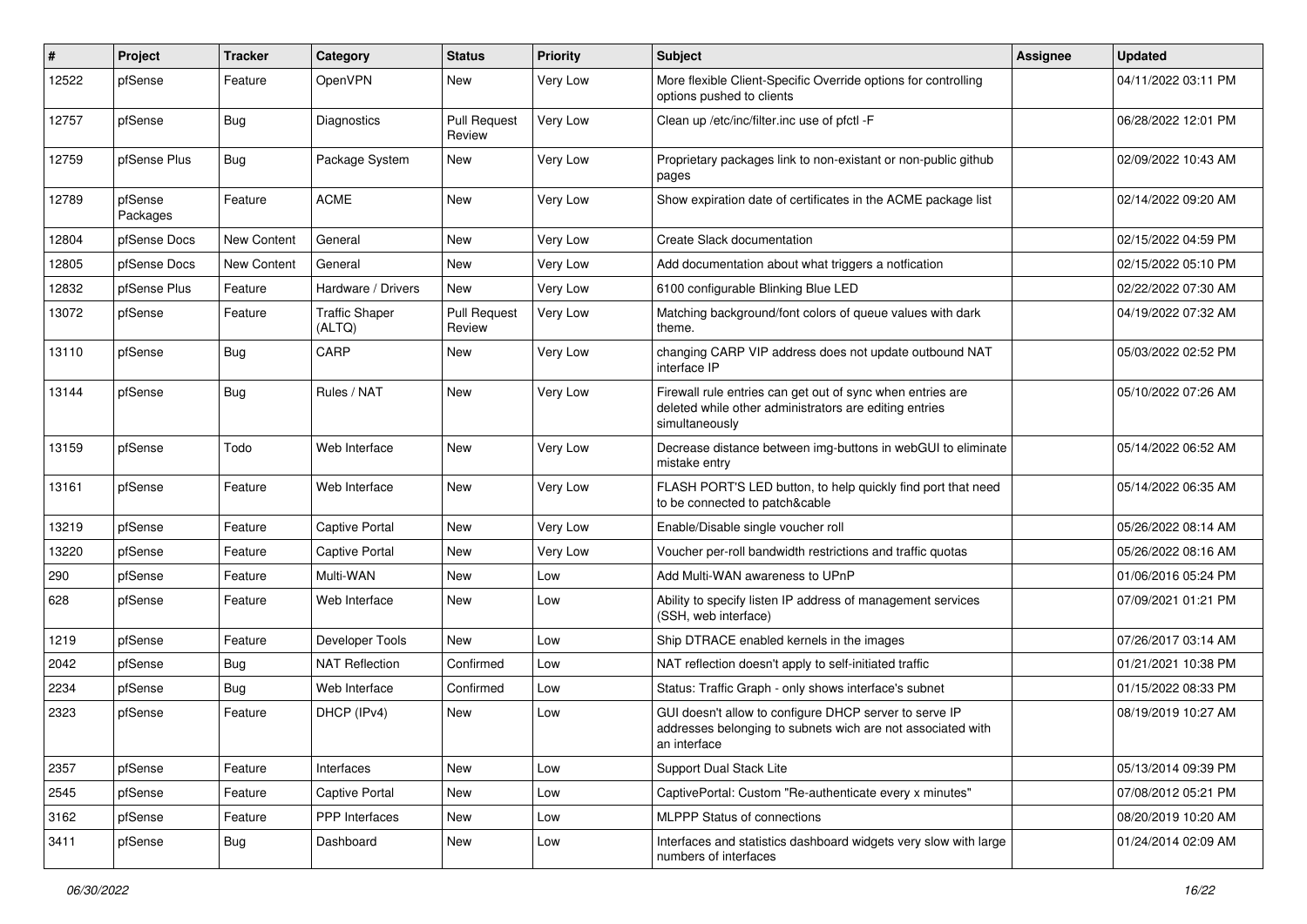| $\pmb{\#}$ | Project | <b>Tracker</b> | Category                                        | <b>Status</b> | <b>Priority</b> | Subject                                                                               | Assignee | <b>Updated</b>      |
|------------|---------|----------------|-------------------------------------------------|---------------|-----------------|---------------------------------------------------------------------------------------|----------|---------------------|
| 3859       | pfSense | Feature        | Gateway Monitoring                              | New           | Low             | Make it possible to set the source IP address for gateway<br>monitoring               |          | 11/06/2016 10:12 PM |
| 3889       | pfSense | <b>Bug</b>     | <b>XML Parser</b>                               | Confirmed     | Low             | Non relevant changes in config.xml                                                    |          | 08/13/2019 12:23 PM |
| 3943       | pfSense | Feature        | <b>Operating System</b>                         | New           | Low             | pf - divert-reply not implemented (usefull for haproxy)                               |          | 10/16/2014 06:42 PM |
| 4165       | pfSense | Feature        | Rules / NAT                                     | <b>New</b>    | Low             | Allow for security zones when defining interfaces and firewall<br>rules.              |          | 02/06/2016 04:35 AM |
| 4195       | pfSense | Feature        | Aliases / Tables                                | <b>New</b>    | Low             | Aliases: sections                                                                     |          | 08/21/2019 11:01 AM |
| 4234       | pfSense | Feature        | <b>IPsec</b>                                    | Assigned      | Low             | allow for strict user <> cn validation of mobile ipsec users when<br>using rsa+xauth  |          | 01/24/2017 06:11 AM |
| 4374       | pfSense | Feature        | <b>Notifications</b>                            | <b>New</b>    | Low             | Add timestamps to notification e-mails                                                |          | 02/05/2015 12:43 AM |
| 4724       | pfSense | Feature        | Captive Portal                                  | New           | Low             | Captive Portal Status Add Client Hostname                                             |          | 05/22/2015 08:38 AM |
| 4914       | pfSense | Feature        | Diagnostics                                     | New           | Low             | <b>Packet Capture Settings</b>                                                        |          | 08/20/2019 08:51 AM |
| 5307       | pfSense | Feature        | <b>RRD Graphs</b>                               | New           | Low             | Add logarithmic scale option to RRD graphs                                            |          | 10/14/2015 07:37 AM |
| 5469       | pfSense | <b>Bug</b>     | Package System                                  | Confirmed     | Low             | package.dtd XSD schema is a piece of pathetic, useless,<br>unmaintained junk          |          | 11/22/2015 06:26 AM |
| 5567       | pfSense | Feature        | Dashboard                                       | New           | Low             | CARP status widget does not update in real time                                       |          | 08/20/2019 03:33 PM |
| 5658       | pfSense | <b>Bug</b>     | <b>Captive Portal</b>                           | Confirmed     | Low             | Files with the same name cannot be uploaded to multiple<br>captive portal zones       |          | 12/18/2015 07:19 PM |
| 6011       | pfSense | <b>Bug</b>     | Web Interface                                   | Confirmed     | Low             | IPv6 link local fails HTTP REFERER check                                              |          | 09/04/2016 09:57 AM |
| 6055       | pfSense | <b>Bug</b>     | Package System                                  | Confirmed     | Low             | Menu items may remain from packages no longer installed                               |          | 06/18/2021 08:46 PM |
| 6255       | pfSense | <b>Bug</b>     | <b>PPP</b> Interfaces                           | Confirmed     | Low             | PPP Country/Provider/Plan configuration not saved                                     |          | 04/25/2016 07:15 PM |
| 6361       | pfSense | <b>Bug</b>     | Web Interface                                   | New           | Low             | Responsive Mobile Menu issue                                                          |          | 05/16/2016 12:09 PM |
| 6386       | pfSense | <b>Bug</b>     | <b>IPv6 Router</b><br>Advertisements<br>(RADVD) | New           | Low             | Switching Router Advertisements to disabled should broadcast<br>IP Removal messages   |          | 05/22/2016 10:44 PM |
| 6390       | pfSense | Todo           | Dashboard                                       | <b>New</b>    | Low             | Autoscale from Traffic Graph not correct size (big graphs)                            |          | 05/23/2016 01:38 PM |
| 6430       | pfSense | <b>Bug</b>     | <b>DNS Resolver</b>                             | Confirmed     | Low             | pfsense should sanity-check hostnames when copying from<br>dhcpd.leases to /etc/hosts |          | 08/13/2019 01:23 PM |
| 6608       | pfSense | Feature        | Backup / Restore                                | New           | Low             | backup and restore dhcp                                                               |          | 07/13/2016 04:09 PM |
| 6842       | pfSense | Feature        | Package System                                  | New           | Low             | Package Manager progress bar should indicate overall<br>progress                      |          | 08/21/2019 08:55 AM |
| 7078       | pfSense | Feature        | OpenVPN                                         | New           | Low             | Allow reordering of client specific overrides in OpenVPN                              |          | 11/21/2019 02:48 PM |
| 7181       | pfSense | Feature        | Rules / NAT                                     | New           | Low             | Add Top and Add Bottom on Seperator                                                   |          | 08/21/2019 08:55 AM |
| 7289       | pfSense | <b>Bug</b>     | Certificates                                    | New           | Low             | Generating 4096bit Certificate                                                        |          | 08/14/2019 09:56 AM |
| 7314       | pfSense | Bug            | RRD Graphs                                      | New           | Low             | Discrepancy in ntp monitoring view                                                    |          | 02/24/2017 08:37 PM |
| 7329       | pfSense | Bug            | <b>DNS Forwarder</b>                            | New           | Low             | <b>DHCP Not Updating DNS</b>                                                          |          | 01/21/2022 09:16 PM |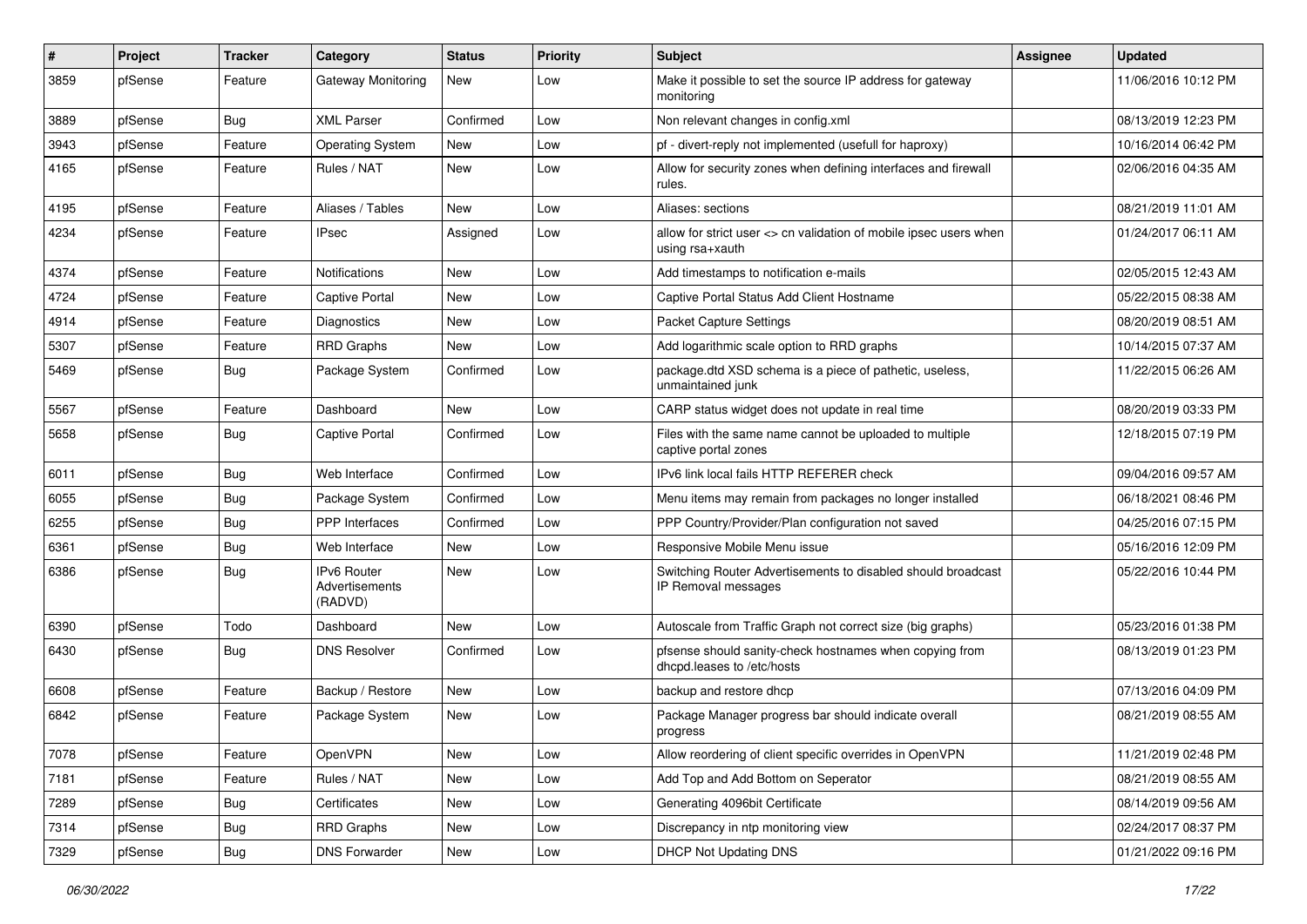| #    | Project             | <b>Tracker</b> | Category                 | <b>Status</b> | <b>Priority</b> | <b>Subject</b>                                                                                                                  | <b>Assignee</b> | <b>Updated</b>      |
|------|---------------------|----------------|--------------------------|---------------|-----------------|---------------------------------------------------------------------------------------------------------------------------------|-----------------|---------------------|
| 7365 | pfSense             | Feature        | Logging                  | New           | Low             | Pass firewall/filter rule set through logging for centralized<br>loggers to key on                                              |                 | 03/07/2017 10:44 AM |
| 7411 | pfSense<br>Packages | Todo           | ladvd                    | New           | Low             | LADVD Devices not wide enough                                                                                                   |                 | 10/22/2017 05:04 AM |
| 7441 | pfSense             | Feature        | DHCP (IPv4)              | <b>New</b>    | Low             | Display start/end times for Static Mapping leases on DHCP<br>Leases/DHCPv6 Leases                                               |                 | 08/21/2019 10:48 AM |
| 7442 | pfSense             | Feature        | Diagnostics              | <b>New</b>    | Low             | Suggestions for Diagnostics / ARP Table and Diagnostics /<br><b>NDP Table</b>                                                   |                 | 08/21/2019 09:27 AM |
| 7459 | pfSense             | Feature        | Diagnostics              | New           | Low             | "Refresh" button for Diagnostics/Tables display                                                                                 |                 | 08/21/2019 09:27 AM |
| 7495 | pfSense             | Feature        | <b>DNS Resolver</b>      | New           | Low             | Ability to set TTL for local for Unbound host overrides and dhcp<br>leases                                                      |                 | 03/06/2018 09:46 AM |
| 7531 | pfSense             | Feature        | Package System           | New           | Low             | pkg behavior when encountering invalid SSL certificate                                                                          |                 | 05/08/2017 06:57 PM |
| 7683 | pfSense<br>Packages | Feature        | New Package<br>Request   | <b>New</b>    | Low             | Splunk Universal Forwarder Package                                                                                              |                 | 08/19/2019 02:54 PM |
| 7688 | pfSense             | Feature        | Backup / Restore         | New           | Low             | AutoConfigBackup - Info Icon - username only                                                                                    |                 | 10/22/2017 10:46 AM |
| 7788 | pfSense             | <b>Bug</b>     | Dashboard                | <b>New</b>    | Low             | Irregular updating of widgets like cpu/uptime on system widget.                                                                 |                 | 08/21/2019 09:03 AM |
| 7848 | pfSense             | Bug            | <b>Diagnostics</b>       | <b>New</b>    | Low             | NDP Table Sort by Expiration Error                                                                                              |                 | 08/26/2019 02:56 PM |
| 7902 | pfSense<br>Packages | Feature        | OpenVPN Client<br>Export | <b>New</b>    | Low             | allow vpn client export of other to be a blank field                                                                            |                 | 08/19/2019 03:33 PM |
| 8316 | pfSense             | Feature        | Rules / NAT              | New           | Low             | expiration date when creating new rules                                                                                         |                 | 08/21/2019 09:11 AM |
| 8458 | pfSense             | Feature        | Dashboard                | New           | Low             | Allow reordering of interface widget                                                                                            |                 | 08/14/2019 10:52 AM |
| 8474 | pfSense             | Feature        | <b>High Availability</b> | New           | Low             | Easier Conversion to HA Pair from Existing Non-HA Firewall                                                                      |                 | 04/19/2018 11:52 PM |
| 8500 | pfSense             | <b>Bug</b>     | Dynamic DNS              | New           | Low             | Incorrect categorization of status/info messages from<br>phpDynDNS                                                              |                 | 08/16/2019 12:50 PM |
| 8502 | pfSense             | Bug            | Web Interface            | Confirmed     | Low             | main (top) menu items do not drop down in some cases                                                                            |                 | 07/06/2020 02:39 PM |
| 8532 | pfSense             | Feature        | <b>OpenVPN</b>           | New           | Low             | Ability to add metric to pushed routes                                                                                          |                 | 05/22/2018 07:45 AM |
| 8576 | pfSense             | Bug            | Rules / NAT              | Feedback      | Low             | pfSense stops passing traffic after some time when using<br>Outbound NAT pool w/ Sticky Address                                 |                 | 10/28/2021 01:47 PM |
| 8743 | pfSense             | Todo           | Gateways                 | New           | Low             | Gateway Groups page should list gateways in tier order                                                                          |                 | 08/14/2019 12:16 PM |
| 8820 | pfSense             | <b>Bug</b>     | Rules / NAT              | New           | Low             | System/Advanced/Misc - "Do not kill connections when<br>schedule expires" UN-checked still leaves existing connections<br>open. |                 | 07/28/2020 10:59 AM |
| 8846 | pfSense             | <b>Bug</b>     | Gateways                 | New           | Low             | Misleading gateway error message adding/editing static routes<br>using a disabled interface                                     |                 | 08/21/2019 11:29 AM |
| 9085 | pfSense<br>Packages | Feature        | OpenVPN Client<br>Export | New           | Low             | OpenVPN connect/disconnect scripts                                                                                              |                 | 08/13/2019 09:15 AM |
| 9149 | pfSense             | <b>Bug</b>     | Package System           | New           | Low             | Continued issues with /tmp and /var in RAM on 2.4                                                                               |                 | 11/24/2018 11:56 AM |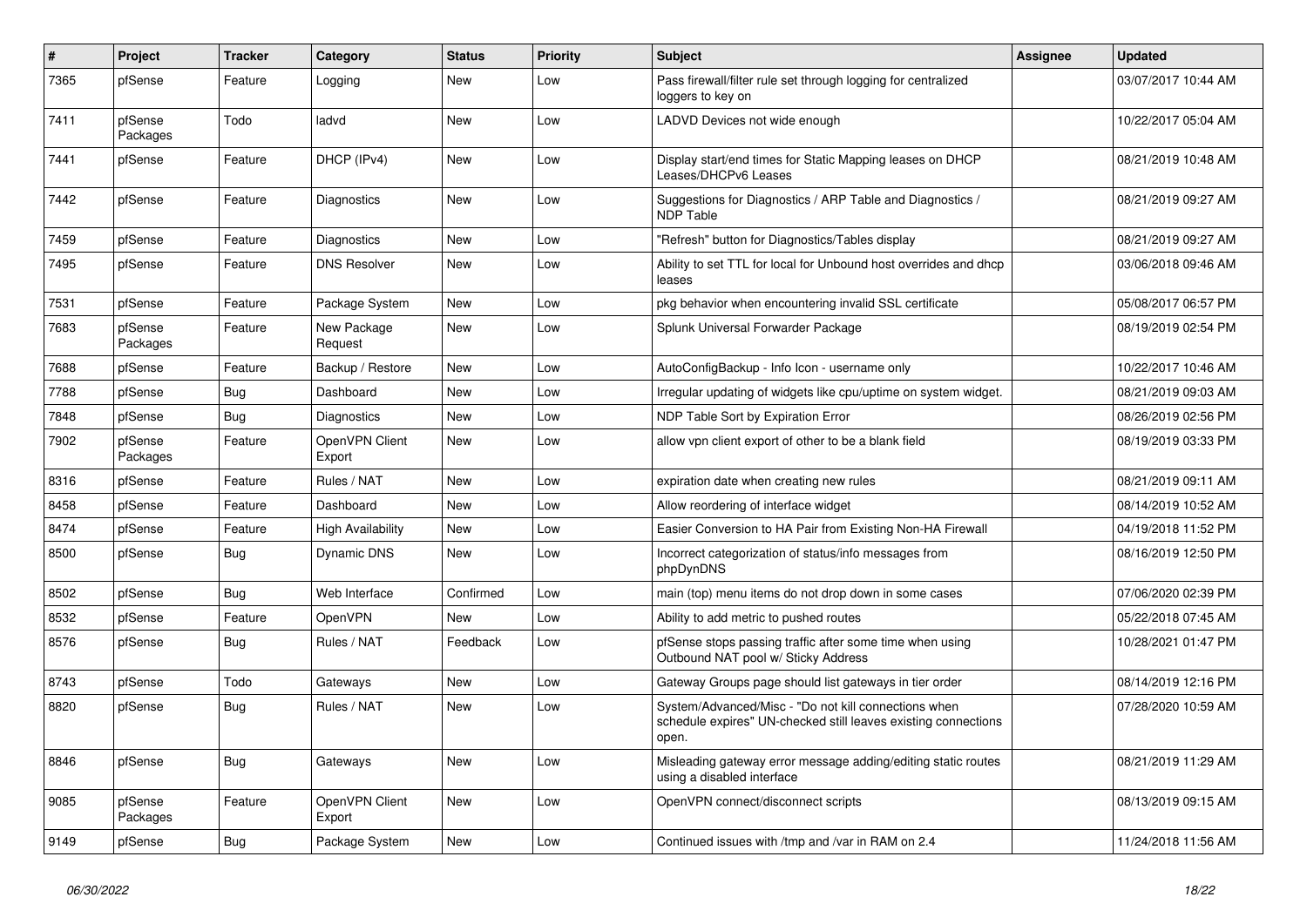| #     | Project             | <b>Tracker</b> | Category                | <b>Status</b> | <b>Priority</b> | <b>Subject</b>                                                                               | <b>Assignee</b> | <b>Updated</b>      |
|-------|---------------------|----------------|-------------------------|---------------|-----------------|----------------------------------------------------------------------------------------------|-----------------|---------------------|
| 9247  | pfSense<br>Packages | <b>Bug</b>     | haproxy                 | New           | Low             | HAProxy multiple server selection on stats pages doesn't work                                |                 | 01/02/2019 04:44 PM |
| 9293  | pfSense             | Feature        | Web Interface           | New           | Low             | Provide WebUI message (banner) prior to login                                                |                 | 08/14/2019 02:39 PM |
| 9353  | pfSense             | <b>Bug</b>     | Dashboard               | New           | Low             | PHPSession errors from limited access to dashboard and<br>widgets                            |                 | 10/06/2020 09:31 AM |
| 9717  | pfSense             | Feature        | Web Interface           | New           | Low             | Search box for pfsense ?                                                                     |                 | 07/05/2020 02:14 PM |
| 9718  | pfSense             | Feature        | Diagnostics             | New           | Low             | Make diag_states_summary table sortable                                                      |                 | 10/06/2020 09:12 AM |
| 9887  | pfSense             | <b>Bug</b>     | Rules / NAT             | New           | Low             | Rule separator positions change when deleting multiple rules                                 |                 | 06/28/2022 12:01 PM |
| 10144 | pfSense             | Feature        | Web Interface           | New           | Low             | Default Sort Order, DHCP Leases                                                              |                 | 12/31/2019 06:47 PM |
| 10204 | pfSense             | Feature        | Interfaces              | <b>New</b>    | Low             | Possible clarification of Track IPv6 Interface Subnet ID                                     |                 | 01/23/2020 01:04 PM |
| 10280 | pfSense             | Feature        | Dashboard               | New           | Low             | <b>DHCP Leases widget</b>                                                                    |                 | 11/07/2020 09:18 PM |
| 10312 | pfSense             | Feature        | Rules / NAT             | New           | Low             | Reordering of NAT rules without dragging                                                     |                 | 03/03/2020 07:28 AM |
| 10395 | pfSense             | Feature        | Dashboard               | New           | Low             | Add Dashboard System Information support for more PC<br>Engines APU boards                   |                 | 02/17/2022 01:02 AM |
| 10464 | pfSense             | Todo           | Upgrade                 | <b>New</b>    | Low             | Disallow package updates when a system update is available                                   |                 | 06/30/2022 08:41 AM |
| 10466 | pfSense<br>Packages | Feature        | Suricata                | New           | Low             | Add checkbox to Suricata blocked host view to resolve all<br>resolvable IP's automatically   |                 | 02/02/2022 06:04 PM |
| 10472 | pfSense<br>Packages | Feature        | Suricata                | <b>New</b>    | Low             | Blocked host alert table break out by timestamp and type to<br>allow sorting by date         |                 | 04/17/2020 12:46 PM |
| 10690 | pfSense             | <b>Bug</b>     | Installer               | New           | Low             | Not possible to make UFS install on ZFS formatted drive                                      |                 | 04/21/2022 12:39 PM |
| 10918 | pfSense             | Feature        | Aliases / Tables        | New           | Low             | IP Aliases de-duplication                                                                    |                 | 12/13/2020 11:37 PM |
| 10952 | pfSense             | <b>Bug</b>     | Rules / NAT             | New           | Low             | Inconsistency in Subnet Defaults Between Firewall Rules and<br>Interface Address Assignments |                 | 10/09/2020 12:50 PM |
| 10959 | pfSense             | <b>Bug</b>     | <b>Traffic Graphs</b>   | Feedback      | Low             | Traffic graph stopped on interface used via netmap                                           |                 | 02/22/2021 02:57 AM |
| 10989 | pfSense<br>Packages | <b>Bug</b>     | Snort                   | New           | Low             | Snort alert page has hidden characters in IPv6 address                                       |                 | 10/17/2020 04:06 PM |
| 10994 | pfSense<br>Packages | <b>Bug</b>     | squidguard              | New           | Low             | SquidGuard Blacklists Restore Default button does not work                                   |                 | 10/20/2020 12:26 PM |
| 10995 | pfSense             | Feature        | <b>Operating System</b> | <b>New</b>    | Low             | Remove VMware MSI-X from the PCI blacklist.                                                  |                 | 10/20/2020 11:40 AM |
| 11004 | pfSense             | Feature        | DHCP (IPv4)             | New           | Low             | DHCP reservations with no IP address show entries in DHCP<br>leases                          |                 | 10/26/2020 07:22 AM |
| 11026 | pfSense<br>Packages | Feature        | FreeRADIUS              | New           | Low             | Feedback on Packages - FreeRADIUS package                                                    |                 | 11/02/2020 07:21 AM |
| 11074 | pfSense<br>Packages | <b>Bug</b>     | <b>BIND</b>             | New           | Low             | bind Zone Settings Zones, Save button opens "Confirmation<br>required to save changes"       |                 | 11/16/2020 11:08 AM |
| 11093 | pfSense             | Bug            | Wireless                | New           | Low             | ral(4) driver non-functional in arm64                                                        |                 | 11/21/2020 10:45 AM |
| 11213 | pfSense             | Feature        | Gateways                | New           | Low             | Option to mark gateway as down directly from Table                                           |                 | 01/03/2021 07:09 AM |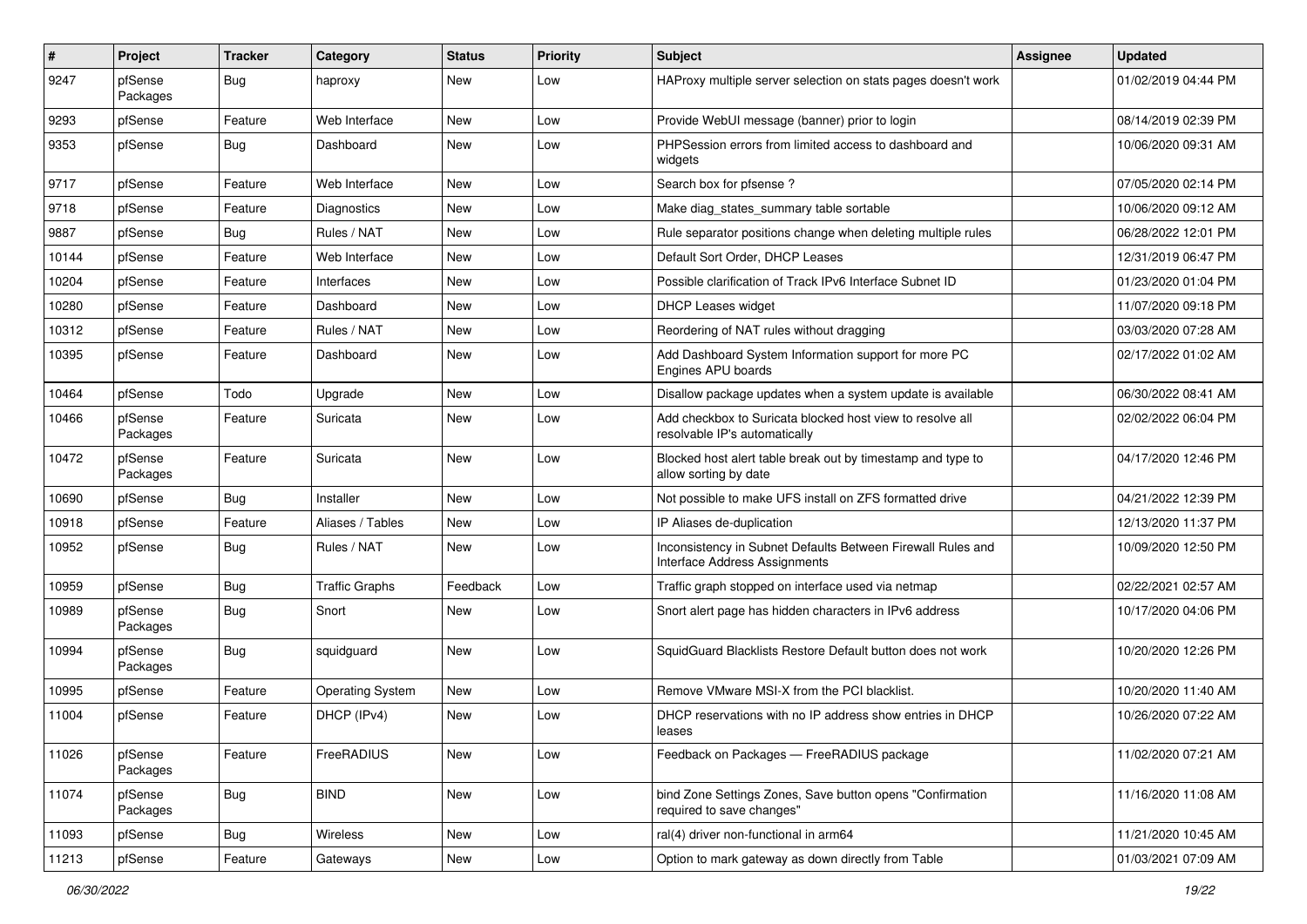| $\pmb{\sharp}$ | Project             | <b>Tracker</b> | Category                        | <b>Status</b>                 | <b>Priority</b> | Subject                                                                                     | Assignee | <b>Updated</b>      |
|----------------|---------------------|----------------|---------------------------------|-------------------------------|-----------------|---------------------------------------------------------------------------------------------|----------|---------------------|
| 11270          | pfSense             | Feature        | <b>VPN (Multiple Types)</b>     | New                           | Low             | Consider integrating Nebula mesh VPN                                                        |          | 01/20/2021 03:34 PM |
| 11369          | pfSense             | Feature        | <b>Operating System</b>         | New                           | Low             | add Enabling IPv6 Source Address Validation support                                         |          | 02/04/2021 10:03 AM |
| 11438          | pfSense             | Feature        | Hardware / Drivers              | New                           | Low             | Allow multiple cryptographic accelerator modules to be loaded<br>at the same time           |          | 02/18/2021 12:40 PM |
| 11440          | pfSense             | Feature        | Web Interface                   | New                           | Low             | Expand collapsed sections by clicking anywhere on header                                    |          | 10/28/2021 01:35 PM |
| 11508          | pfSense             | Todo           | Web Interface                   | <b>Pull Request</b><br>Review | Low             | Update SimplePie to to v1.5.6                                                               |          | 02/23/2021 07:23 AM |
| 11509          | pfSense<br>Packages | <b>Bug</b>     | <b>LCDProc</b>                  | New                           | Low             | LCD package - not starting at boot - stop and start in Status<br>Window not possible        |          | 02/23/2021 10:55 AM |
| 11530          | pfSense<br>Packages | Bug            | ntop                            | Feedback                      | Low             | ntopng 4.2 needs to be updated to 4.3, Bug when accessing a<br>host for details             |          | 03/05/2022 08:35 PM |
| 11566          | pfSense             | Bug            | Web Interface                   | New                           | Low             | Firewall Maximum Table Entries "default size" is whatever is<br>entered                     |          | 02/27/2021 10:01 AM |
| 11588          | pfSense             | Feature        | WireGuard                       | New                           | Low             | Automatically suggest next IP address in Wireguard interface<br>subnet when creating a peer |          | 12/22/2021 03:35 AM |
| 11589          | pfSense             | Feature        | <b>Traffic Graphs</b>           | <b>Pull Request</b><br>Review | Low             | Fix iftop experimental traffic fetcher, unify and improve output<br>style                   |          | 03/03/2021 03:30 PM |
| 11837          | pfSense<br>Packages | Feature        | <b>FRR</b>                      | New                           | Low             | Increase field length of FRR Networks in Access Lists and<br>Prefix Lists                   |          | 04/22/2021 07:10 AM |
| 12013          | pfSense             | <b>Bug</b>     | Logging                         | <b>New</b>                    | Low             | Reading log data is inefficient in certain cases                                            |          | 06/08/2021 07:35 AM |
| 12070          | pfSense             | <b>Bug</b>     | DHCP (IPv4)                     | New                           | Low             | VLAN0 for WAN DHCP                                                                          |          | 12/23/2021 04:31 PM |
| 12178          | pfSense<br>Packages | Bug            | WireGuard                       | <b>New</b>                    | Low             | WireGuard always shows 'Configuring WireGuard<br>tunnelsdone.' message on boot              |          | 07/30/2021 06:58 AM |
| 12183          | pfSense             | Regression     | Interfaces                      | <b>New</b>                    | Low             | Changing MAC address for PPP parent interface stopped<br>working                            |          | 04/20/2022 04:16 PM |
| 12214          | pfSense Docs        | Todo           | General                         | New                           | Low             | Connect to WebGui.                                                                          |          | 08/05/2021 04:39 AM |
| 12248          | pfSense             | Feature        | Package System                  | New                           | Low             | Package Update Availability Notification                                                    |          | 11/28/2021 10:02 AM |
| 12343          | pfSense             | Feature        | Diagnostics                     | New                           | Low             | Real time traffic monitoring                                                                |          | 09/06/2021 01:26 PM |
| 12369          | pfSense<br>Packages | Feature        | Mail report                     | New                           | Low             | Skip If No Content issue                                                                    |          | 09/14/2021 06:40 AM |
| 12370          | pfSense             | Feature        | Rules / NAT                     | New                           | Low             | Add limiters to Queue column on firewall rule list                                          |          | 09/14/2021 07:37 AM |
| 12393          | pfSense             | <b>Bug</b>     | <b>Traffic Shaper</b><br>(ALTQ) | New                           | Low             | Priority of qOthersLow higher than default queues                                           |          | 09/21/2021 02:48 PM |
| 12539          | pfSense             | Bug            | Interfaces                      | New                           | Low             | Changing VLAN ID for LAN interface in assignments silently<br>fails.                        |          | 11/23/2021 04:12 AM |
| 12551          | pfSense             | Feature        | <b>DNS Resolver</b>             | New                           | Low             | Add ability to set DNS resolver search domain list                                          |          | 12/01/2021 11:18 AM |
| 12564          | pfSense             | Feature        | Aliases / Tables                | New                           | Low             | add column to show that an Alias is in use by or not                                        |          | 12/04/2021 07:25 PM |
| 12734          | pfSense             | Bug            | Web Interface                   | Incomplete                    | Low             | Long hostname breaks DHCP leases layout                                                     |          | 01/31/2022 01:03 PM |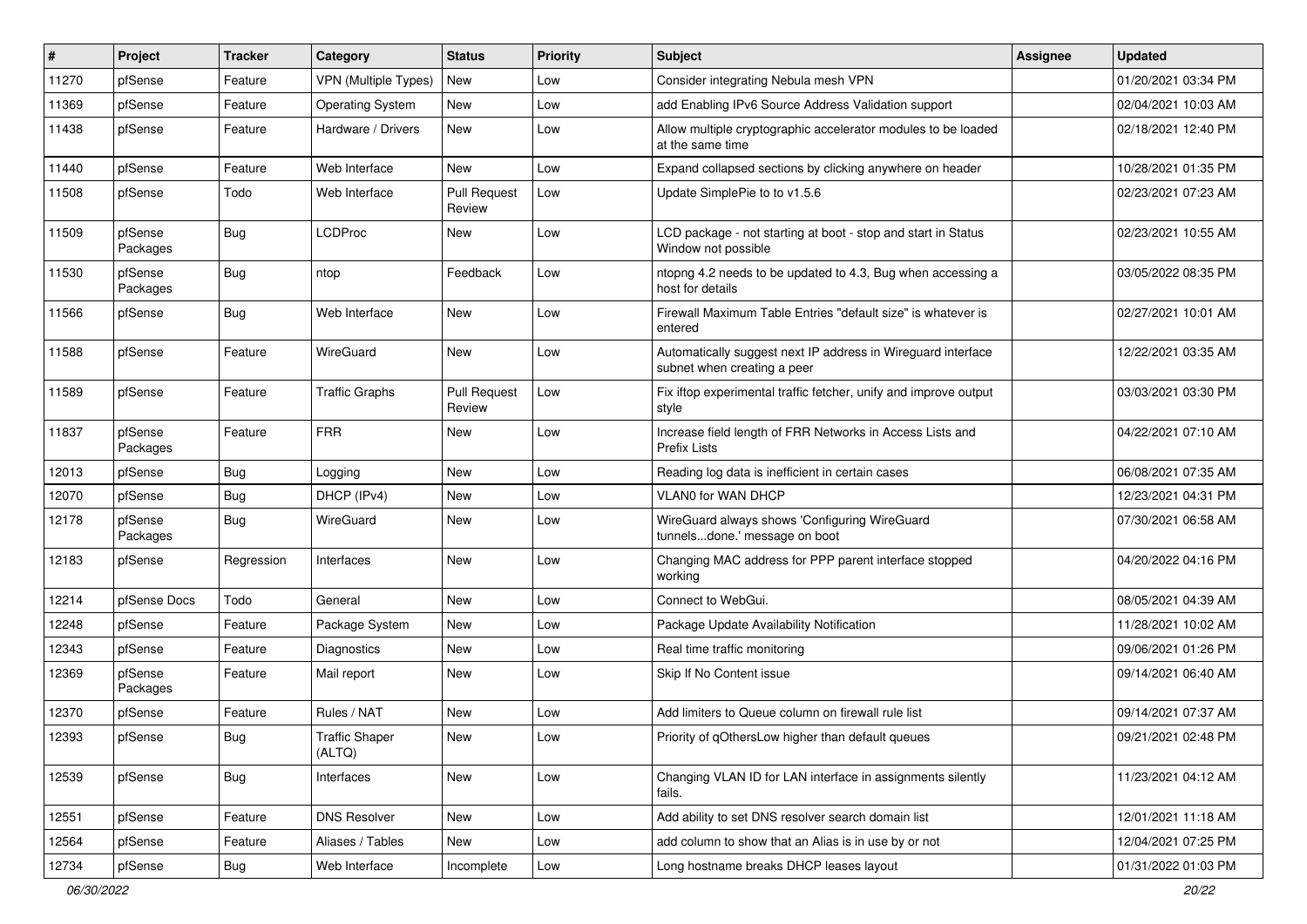| $\sharp$ | Project             | <b>Tracker</b> | Category                     | <b>Status</b> | <b>Priority</b> | <b>Subject</b>                                                                               | Assignee | <b>Updated</b>      |
|----------|---------------------|----------------|------------------------------|---------------|-----------------|----------------------------------------------------------------------------------------------|----------|---------------------|
| 12736    | pfSense<br>Packages | Feature        | pfBlockerNG                  | <b>New</b>    | Low             | Allow custom cron intervals                                                                  |          | 01/30/2022 08:55 PM |
| 12813    | pfSense             | Feature        | Installer                    | New           | Low             | Recover extra data in the installer                                                          |          | 02/17/2022 07:52 AM |
| 12850    | pfSense             | Bug            | Routina                      | New           | Low             | Console error during boot: "route: route has not been found"                                 |          | 02/22/2022 08:27 AM |
| 12894    | pfSense Plus        | Bug            | Certificates                 | New           | Low             | duplicating freshly created certificates through refreshing                                  |          | 03/03/2022 02:35 PM |
| 13000    | pfSense             | Bug            | <b>IPsec</b>                 | <b>New</b>    | Low             | IPsec AES-GCM encryption algorithm "Key Length" field should<br>be labeled "ICV Length"      |          | 03/30/2022 07:40 AM |
| 13098    | pfSense<br>Packages | Bug            | haproxy                      | Feedback      | Low             | HAProxy Virtual IP broken link under Frontend setup                                          |          | 04/27/2022 08:35 AM |
| 13168    | pfSense             | Feature        | Dashboard                    | New           | Low             | Multiple Dashboard views for a single user                                                   |          | 05/16/2022 07:53 AM |
| 13247    | pfSense<br>Packages | <b>Bug</b>     | open-vm-tools                | New           | Low             | Open-VM-Tools service actions do not work                                                    |          | 06/05/2022 07:09 PM |
| 13263    | pfSense             | <b>Bug</b>     | DHCP (IPv4)                  | <b>New</b>    | Low             | Deleting a static DHCP entry when the related IP is not in the<br>arp table spams the log    |          | 06/10/2022 11:18 AM |
| 13289    | pfSense             | Bug            | Backup / Restore             | New           | Low             | Attempting to restore a 0 byte ''config.xml' prints an error that<br>the file cannot be read |          | 06/28/2022 12:01 PM |
| 13291    | pfSense Docs        | Todo           | Configuration                | New           | Low             | Notification documentation                                                                   |          | 06/21/2022 10:22 AM |
| 13294    | pfSense             | Feature        | Gateways                     | New           | Low             | Change gateway name                                                                          |          | 06/22/2022 06:07 PM |
| 13322    | pfSense             | Feature        | Diagnostics                  | New           | Low             | Define Packet Capture Protocol                                                               |          | 06/30/2022 06:45 AM |
| 32       | pfSense             | Todo           | User Manager /<br>Privileges | New           | Normal          | PPPoE Server users integration with user manager                                             |          | 02/06/2016 04:53 AM |
| 33       | pfSense             | Todo           | User Manager /<br>Privileges | New           | Normal          | L2TP users integration with user manager                                                     |          | 02/06/2016 04:53 AM |
| 96       | pfSense             | Feature        | Rules / NAT                  | <b>New</b>    | Normal          | Add "All local networks" to source and destination drop down<br>boxen in firewall rules      |          | 02/06/2016 04:53 AM |
| 228      | pfSense             | Feature        | Multi-WAN                    | <b>New</b>    | Normal          | Multi-WAN support with same gateway on multiple WANs                                         |          | 04/11/2015 01:10 AM |
| 286      | pfSense             | Feature        | Backup / Restore             | New           | Normal          | Backup/restore users individually                                                            |          | 01/09/2021 03:48 PM |
| 336      | pfSense             | Feature        | LAGG Interfaces              | New           | Normal          | Option to create lagg under assign interfaces                                                |          | 08/21/2019 11:16 AM |
| 371      | pfSense             | Feature        | Rules / NAT                  | <b>New</b>    | Normal          | Allow moving of bogon and RFC 1918 rules                                                     |          | 02/06/2016 04:53 AM |
| 385      | pfSense             | Feature        | <b>Captive Portal</b>        | New           | Normal          | Reverse captive portal                                                                       |          | 08/13/2019 12:23 PM |
| 521      | pfSense             | Feature        | User Manager /<br>Privileges | New           | Normal          | Group manager Assigned Permissions                                                           |          | 04/18/2010 02:59 PM |
| 701      | pfSense             | Feature        | Rules / NAT                  | New           | Normal          | Interface groups with NAT                                                                    |          | 05/11/2018 10:12 PM |
| 746      | pfSense             | Feature        | Rules / NAT                  | New           | Normal          | Add interface group to source/dest drop downs                                                |          | 07/19/2010 05:10 PM |
| 753      | pfSense             | Feature        | OpenVPN                      | New           | Normal          | Add OpenVPN foreign option support                                                           |          | 09/02/2019 10:38 AM |
| 790      | pfSense             | Feature        | <b>Operating System</b>      | New           | Normal          | Advanced options for dnsclient (resolv.conf)                                                 |          | 04/21/2022 12:39 PM |